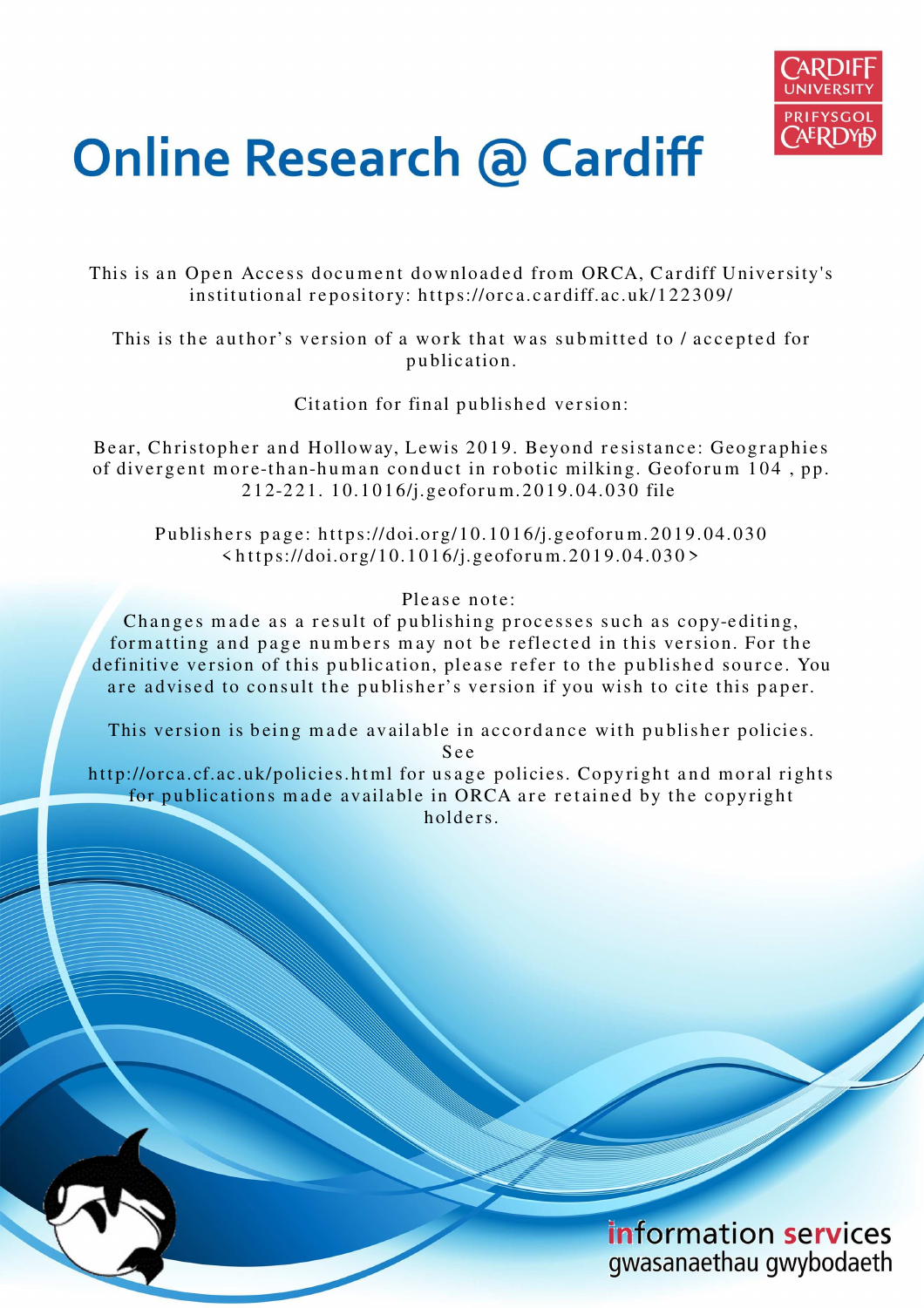This is a pre-copy-editing, author-produced PDF of an article accepted following peer review for publication in *Geoforum*.

# **Beyond resistance: geographies of divergent more-than-human conduct in robotic milking**

Christopher Bear<sup>1</sup> and Lewis Holloway<sup>2</sup>

<sup>1</sup>Corresponding author

School of Geography and Planning, Cardiff University, King Edward VII Avenue, Cardiff, CF10 3WA, UK

Email: [bearck@cardiff.ac.uk](mailto:bearck@cardiff.ac.uk)

Phone: +44(0)29 2087 6181

<sup>2</sup> Geography, Geology and Environment, University of Hull, Cottingham Road, Hull, HU6 7RX, UK Email: [l.holloway@hull.ac.uk](mailto:l.holloway@hull.ac.uk) Phone: +44 (0) 1482 466759

Declarations of interest: none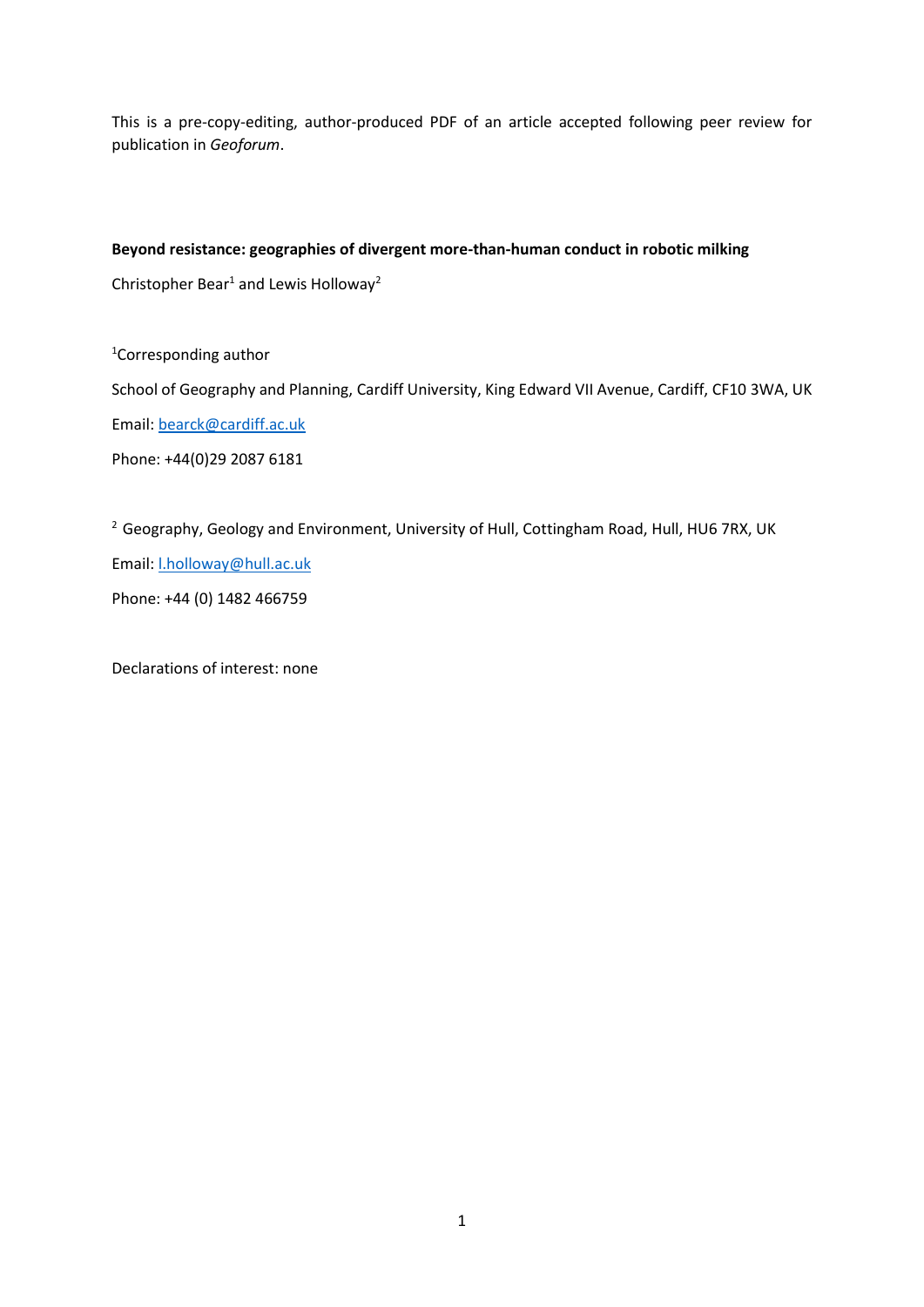### **Abstract**

This paper begins to develop a terminology for discussing less-than-convivial more-than-human relations, providing a tool for exploring such relationships in the context of problematic humannonhuman entanglements. The paper reviews existing work on such relations, showing how they tend to have been conceptualised in terms of animal transgression and resistance. It then develops critiques of these terms, focusing on their problematic representations of animals' actions and subjectivities, and engaging with arguments that non-living nonhumans also need to be considered in conceptualisations of problematic more-than-human situations. Drawing on empirical material from research into automated (or robotic) milking systems (AMS), and the associated relations between machines, humans and cows in specific places, the paper proposes and outlines the concept of divergent conduct as a way of exploring how heterogeneous entities co-produce activity which is likely to differ from accounts of trouble-free introductions of technologies and practices. The concept draws together an emphasis on the 'lively' nature of machines with a focus on the agency of nonhuman animals and the topological relationships involved in attempts to establish AMS in UK dairy farming. to suggest that the characteristics and capacities of heterogeneous entities make multiple and relational differences to situations. As such, the concept emphasises the constitution of AMS in relation to multiple human and nonhuman requirements, and their related conducts, which may pull in different directions. The paper argues that divergent conduct provides a way of exploring problematic and politicised entanglements in which inequalities of power can be many-layered and intersectional.

#### **Key words**

Resistance; Transgression; Divergent conduct; More-than-human; Topologies; Robotic milking

#### **Highlights**

- Human-cow-robot relations around Automated Milking Systems can be dissonant
- These relations can be analysed through the concept of divergent conduct
- Divergent conduct highlights that actors' conduct can follow multiple trajectories
- These trajectories co-constitute topological and topographical spatialities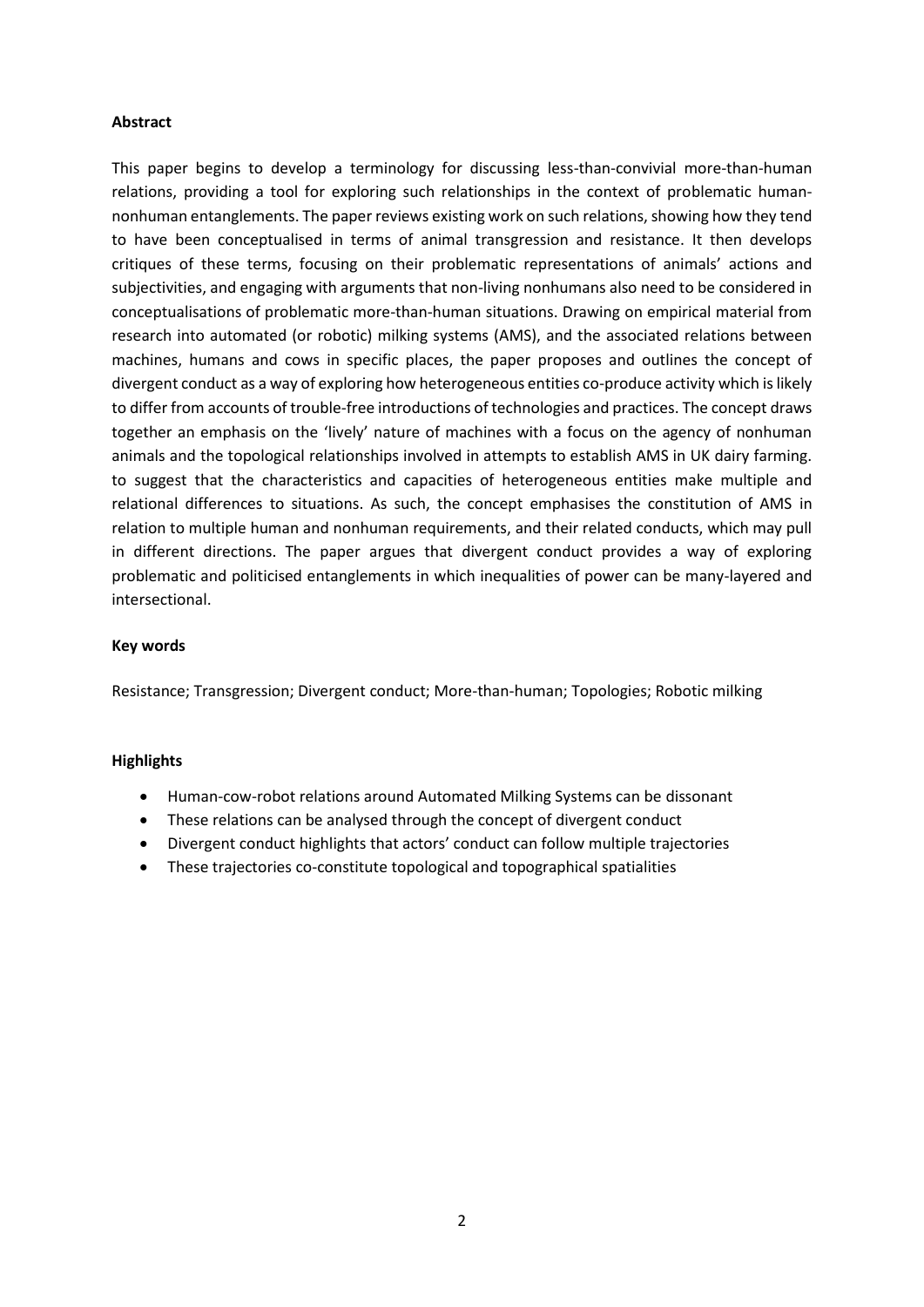#### **1. Introduction**

<u>.</u>

Animals, along with other nonhumans, have increasingly become a focus of geographical research. Following calls in the 1990s to 'bring the animals back in' (Wolch and Emel, 1995), geographers have conceptualised space as co-constituted by heterogeneous actors and forces (Philo and Wilbert, 2000; Buller, 2014). One strand of recent work in this area has been characterised by an interest in 'entanglements' (Ogden, 2011; Slater, 2002; Ingold, 2008; Nading, 2014; Tsing, 2015), a concept that highlights the intertwining of heterogeneous entities. As entities converge in this way, any notion of authority becomes ambiguous ('directionally surprising' in Haraway's (2008: 225) words) – humans cannot be assumed to be in control. The ambiguity of authority has been a consistent theme since the advent of the 'new' animal geography, with Philo and Wilbert (2000: 14) arguing that if geographers are to take animals seriously, they need to 'look at animals themselves as embodied, meaty beings who evade human attempts to place them in space, physically or conceptually [and who]...inject their own agency into the scene, thereby transgressing, perhaps even resisting, the human placements of them' . Alongside a focus on convergence, therefore, it is not surprising to observe a recent turn to studying 'awkward' (Ginn et al., 2014), 'dissonant' (Brown and Dilley, 2012) or even violent (Griffin, 2012) human-animal relations, where *divergence* might be a more appropriate expression<sup>1</sup>.

In this paper, we expand on these strands of work by critically examining geographers' treatment of what we come to refer to as divergent conduct in more-than-human (Whatmore, 2006) relations. We develop this concept, first, in response to the tendency of research in animal geography to analyse dissonant more-than-human relations through the foundational concepts of transgression and resistance and, second, through an interest in teasing out the awkward and sometimes dissonant relations that characterise entanglements between heterogeneous actors and forces. Despite their widespread application, concepts of non-human transgression and resistance have rarely been subjected to extended scrutiny (though see Philo and Wilbert, 2000; Wilbert, 2000; Holloway and Morris, 2012; Wadiwel, 2018; Coppin, 2003). While both concepts bring the often uneven power relationships between humans and nonhumans to the fore, we argue that they tend to focus on: 1) violent acts; 2) living, and especially sentient, beings, rather than non-living entities; and 3) animal actions that restrict the achievement of human desires and intentions. In these ways, we argue, morethan-human relations come to be over-simplified, particularly through the reinforcement of an anthropocentric (even anthropomorphic ) sensibility. In contrast, the concept of entanglement is often used to refer to 'the ongoing coconstitution of people and (living and nonliving) things' (Nading, 2014: 202), emphasising the complexity of more-than-human relations through a more explicitly symmetrical approach. While Nading (p. 11) notes that entanglements involve not just 'attachments and affinities' but also 'antagonisms and animosities', this literature often focuses on  $-$  even celebrates – the convergence of entities and forces over the ways they might push apart. Our development of the term 'divergent conduct' therefore moves away from the anthropocentric focus of much work on nonhuman 'resistance', while bringing to the fore the less-than-convivial relations that can characterise entanglement.

We take these ideas forward through studying tensions around the introduction of Automated Milking Systems (AMS – commonly referred to as 'robotic milking') on UK dairy farms (see also Holloway et

 $1$  We are grateful to an anonymous referee for highlighting the contrasting foci on convergence and divergence.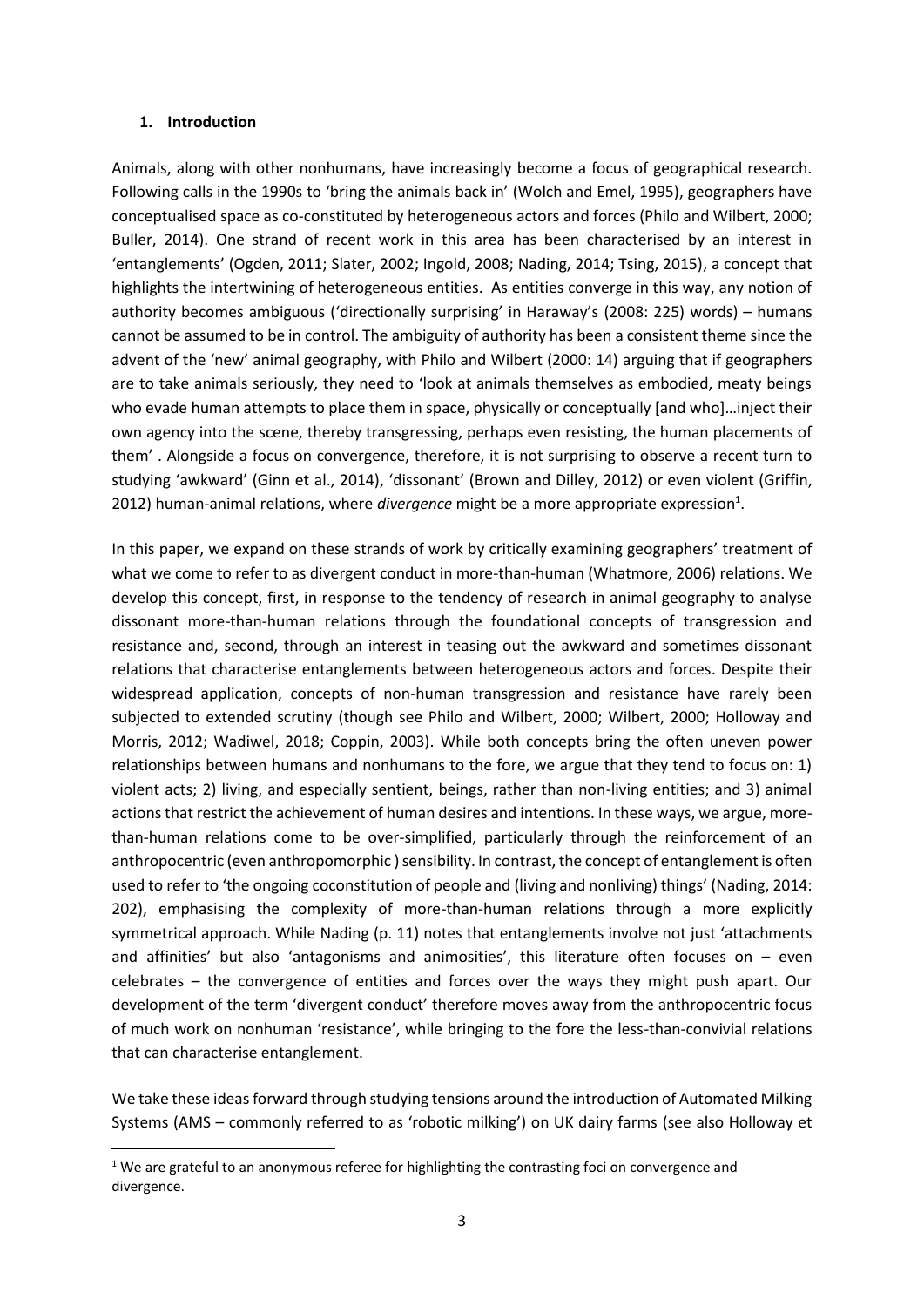al., 2014a, 2014b; Bear and Holloway, 2015; Bear et al., 2017; Holloway and Bear, 2017). AMS is often marketed on the dual premises of giving cows greater freedom (allowing them to choose when to be milked), and of providing further means of control and management for farmers (particularly through collecting data on cows' health and productivity). However, existing research has demonstrated the disjuncture between cow and farmer priorities.; Cows kick the robots, fail to present themselves for milking (Jacobs and Siegford, 2012) or have bodies that are difficult for the robots to engage with. Everyday uses of milking robots may also be at odds with their manufacturers' intentions. AMS are thus not installed on any farm as a finalised technological assemblage but are co-produced by their users, human or otherwise (Holloway et al., 2014a; see also Oudshoorn and Pinch, 2003; Porcher and Schmitt, 2012), and co-production of the AMS assemblage emerges as much through tension and dissonance as more convivial relations. Our fieldwork, therefore, was frequently guided by the idea that the agency of cows, robots and farmers might become apparent through practices of resistance or transgression (see Despret, 2013). However, such concepts frequently proved to be unhelpful, as the vocabulary around more-than-human relations of resistance, transgression and suchlike is often poorly-defined.

After briefly introducing AMS and our methodology in the next section, we subsequently discuss three existing approaches to what we later call divergent conduct in more-than-human relations. Work drawing on the first two, transgression and resistance, often build on Philo and Wilbert's discussion of these terms, tending to emphasise either disruptive animal movements or animal violence. The third, which we define as 'relational resistance', places greater emphasis on more-than-human negotiation and disrupts assumptions of the unidirectionality of resistance, while also introducing non-living actors such as technologies. We suggest that non-living actors often continue to appear inert in these studies; they are often the tools by which humans attempt to exert influence, rather than things which can themselves 'object' (Latour, 2000: 116). In the paper's penultimate section, therefore, we develop the concept of divergent conduct. As we argue, it implies that the characteristics and capacities of heterogeneous entities make multiple and relational differences to situations, meaning that the conduct and outcomes of those situations might diverge in more than one way. We build on Haraway's (1997) concept of technobiopower to engage with the 'lively' nature of machines (Haraway, 1991) and propose a topological framework that more fully accounts for distributed and heterogeneous forms of divergent conduct, moving away from the focus of previous work on, variously, living organisms, direct encounters and intentionality. In the conclusion, we outline an agenda for future analyses of divergent more-than-human conduct.

# **2. Freedom and control in Automated Milking Systems**

First used commercially in 1992, AMS have become increasingly common. By 2015, AMS constituted around 30% of new milking systems purchased in the UK (Heyden, 2015). Unlike conventional milking, where cows are herded through a milking parlour two or three times per day, AMS enables cows to 'milk when they like' (Delaval, 2011: 9),'in a natural way' and 'manag[ing] their own time' (Lely, Date unknown). . They enter a milking robot, which identifies each cow, automatically cleans the udder, attaches milking cups and milks the cow. The robot provides a predetermined amount of feed, records information about the cow's milk yield and quality, and can collect information regarding her health.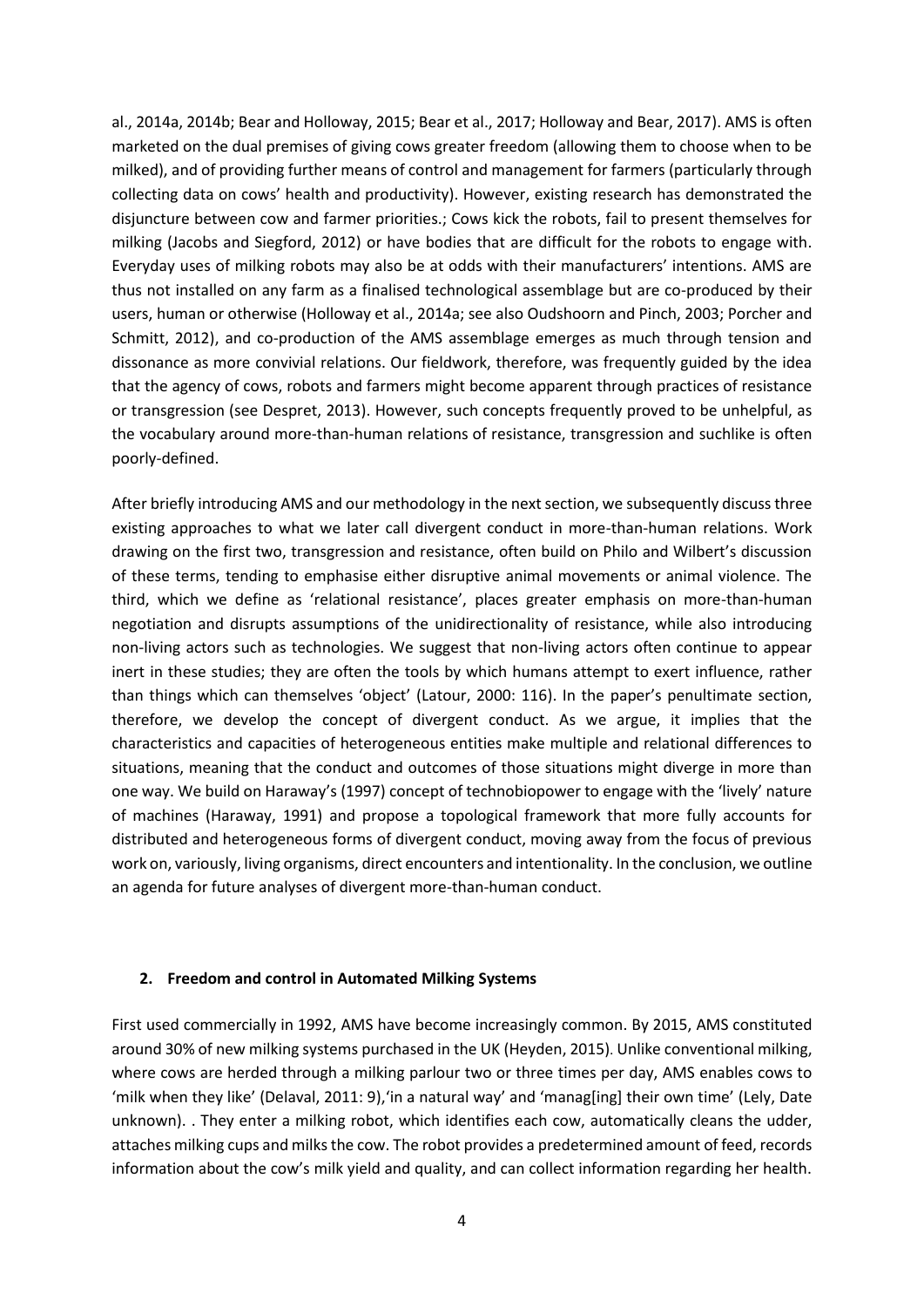Manufacturers<sup>2</sup> argue that AMS 'can result in improved udder health' (Fullwood, 2014: 7) and that the greater 'freedom' (Fullwood, 2014: 7) can result in 'happier' (Lely, 2013: 9) cows. Decisions, it is argued, are 'transferred from the farmer to the cow' (Lely, 2012: 21), which in turn is claimed to give farmers a 'more flexible' schedule (Lely, 2017) and more time to carry out other activities.

In spite of this apparent bovine utopia, where resistance might seem redundant, others have argued that 'work performed in a profit-maximising animal agriculture system will inevitably cause alienation, exhaustion, and suffering' (Stuart et al., 2013: 217) for animals involved. Indeed, Porcher and Schmitt (2012: 42) view dairy cows (including those in AMS) as 'an ultraflexible underproletariat, exploitable and destructible at will', as many choices with which they are presented are managed by humans on and beyond the farm; the capture of increasingly detailed data on cows provides farmers with new management tools through which to 'control' (DeLaval, 2014: 2) their cows. For Holloway et al. (2014a: 140), the freedom that is promoted as beneficial for AMS farmers and cows 'becomes a responsibility to take care/be taken care of and to foster productive life'; AMS is neither altruistic nor benign but rather co-produces new farmer-cow relations.

In forming our argument, we draw on interviews with farmers in the UK, as well as with robot manufacturers and dairy farming advisers. In total, 59 interviews were conducted<sup>3</sup> between December 2010 and September 2012. Additionally, extended periods were spent observing interactions between cows, robots and people on three case study farms (an established AMS farm, one which has a robotically milked herd alongside a conventionally milked herd, and one which converted from conventional to AMS during the course of the research; see Bear et al. (2017) for more information on the observational methods employed). Interviews were recorded and transcribed, prior to analysis with QSR NVivo software. We have reported extensively on our empirical findings elsewhere (Butler et al., 2012; Holloway and Bear, 2017; Holloway et al., 2014b, 2014a; Bear and Holloway, 2018) but here draw selectively on our fieldwork to further the conceptualisation of divergent more-than-human conduct.

# **3. Transgression and resistance: Dissonant relations between humans and nonhuman animals**

Figure 1 shows a cow standing in a milking robot, which was in its first week of use. The robot detected that the cow had been milked recently, so the gate opened, allowing her to leave. Despite delivering a small electric shock from a wire above, she stayed in the robot, leading the farmer to nudge her out. This is one of many similar examples witnessed during our research, where cows attempted to stay in robots longer than the robot and its programmers saw fit, or conversely where cows needed to be coerced by farmers (who in turn often referred to them with adjectives such as 'lazy'; see also Holloway et al. (2014a); Driessen and Heutinck (2015)). In this section, we examine how such incidents

<u>.</u>

<sup>&</sup>lt;sup>2</sup> At the time of writing, there are seven AMS manufacturers globally: Lely, DeLaval, Fullwood, GEA, SAC, BoumaticRobots, and AMS Galaxy.

<sup>&</sup>lt;sup>3</sup> Interviews were conducted with: 22 UK farmers, including 10 who were using 'conventional' milking techniques; three manufacturers of AMS used in the UK; eight UK organisational representatives, covering cow health/welfare, the dairy sector and technology development; three agricultural colleges that included dairy farming on college farms; 16 representatives of institutions and companies in the Netherlands and Scandinavia with interests in developing and marketing AMS in the UK; and with seven dairy farmers in the USA to explore AMS in a very different geographical context. Three focus groups were conducted, one drawing on an existing dairy farmer discussion group and two with students at agricultural colleges.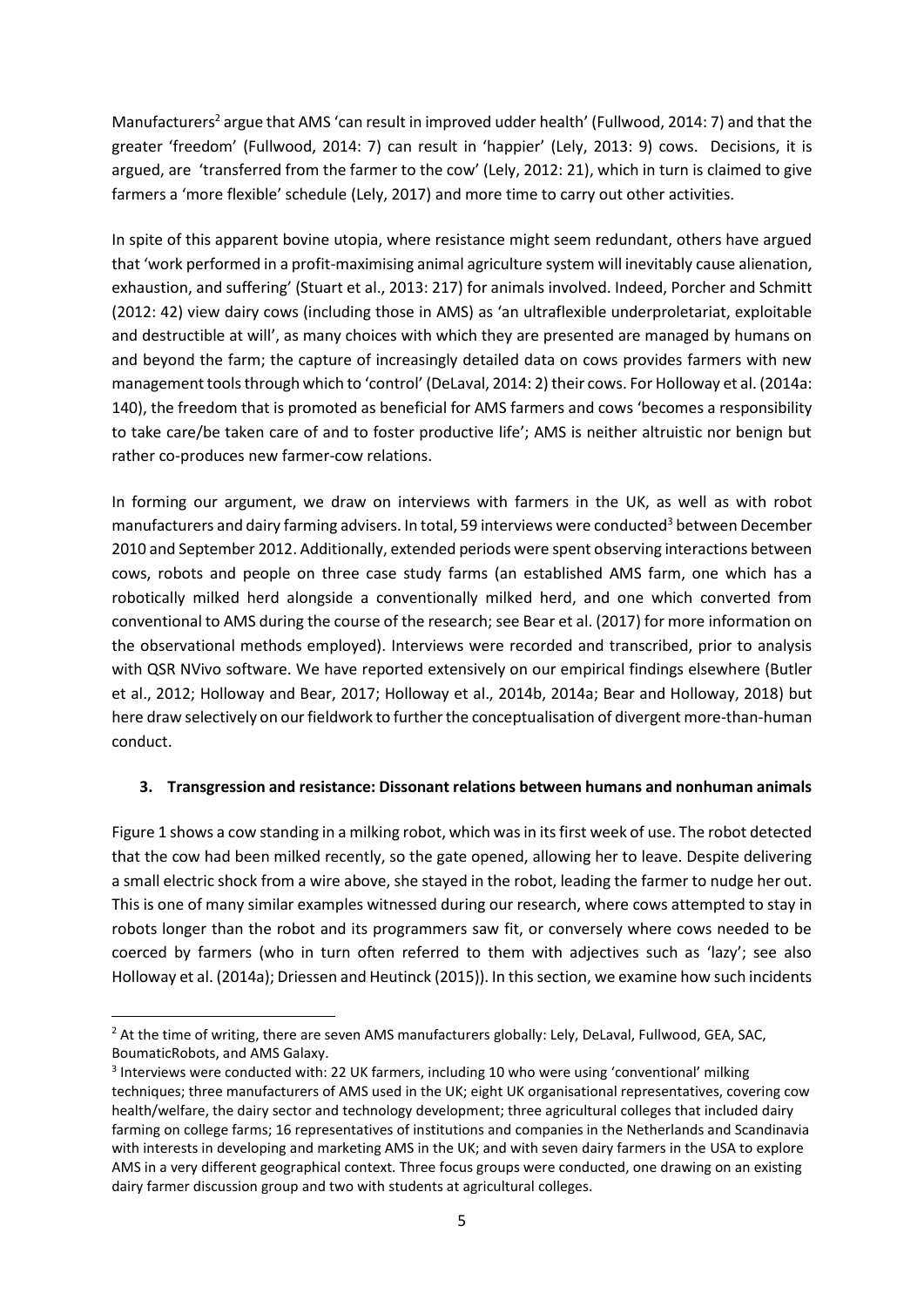have been described or conceptualised in the animal studies literature, first (and briefly) in relation to animals' spatial transgressions, and second through the lens of resistance. In reviewing work on resistance, we differentiate between two broad approaches. The first takes what we refer to as a 'descriptive' approach, tending to focus on animals' ostensibly disruptive actions. The second adopts a more explicitly relational approach, emphasising the complexity, emergence and multi-directionality of resistance. This review provides a backdrop for our subsequent arguments for a more holistic treatment of divergence in more-than-human relations, which deals more explicitly with non-living actors.



Figure 1 – Farmer nudges cow to leave robot (Authors' photograph)

# *3.1 Spatial transgression*

The aforementioned cow's refusal to leave the robot illustrates the spatial transgression frequently referred to by animal geographers (e.g. Philo and Wilbert, 2000). Her failure to leave prevented the robot from milking other cows, reducing the farm's productivity, and subverting the automated nature of the system through necessitating the farmer's intervention. The cow was, in other words, 'out of place', or transgressive. Other examples of spatially transgressive animals from existing literature include cougars appearing in suburban California (Gullo et al., 1998), pigeons coming to be labelled as out of place in urban areas , 'wild' animals breaking into domestic homes (Yeo and Neo, 2010), captive animals breaking free from their enclosures (Bear, 2011; Hribal, 2011) and animals showing little respect for physical (Lulka, 2004) or regulatory-cartographic (Bear, 2013; Bear, 2014) boundaries placed around them. In the examples listed here, animal transgressions are far from politically inert and, as such, focusing on transgressions continues to offer a useful route into emphasising animals' agency and understanding how space emerges through multispecies relations.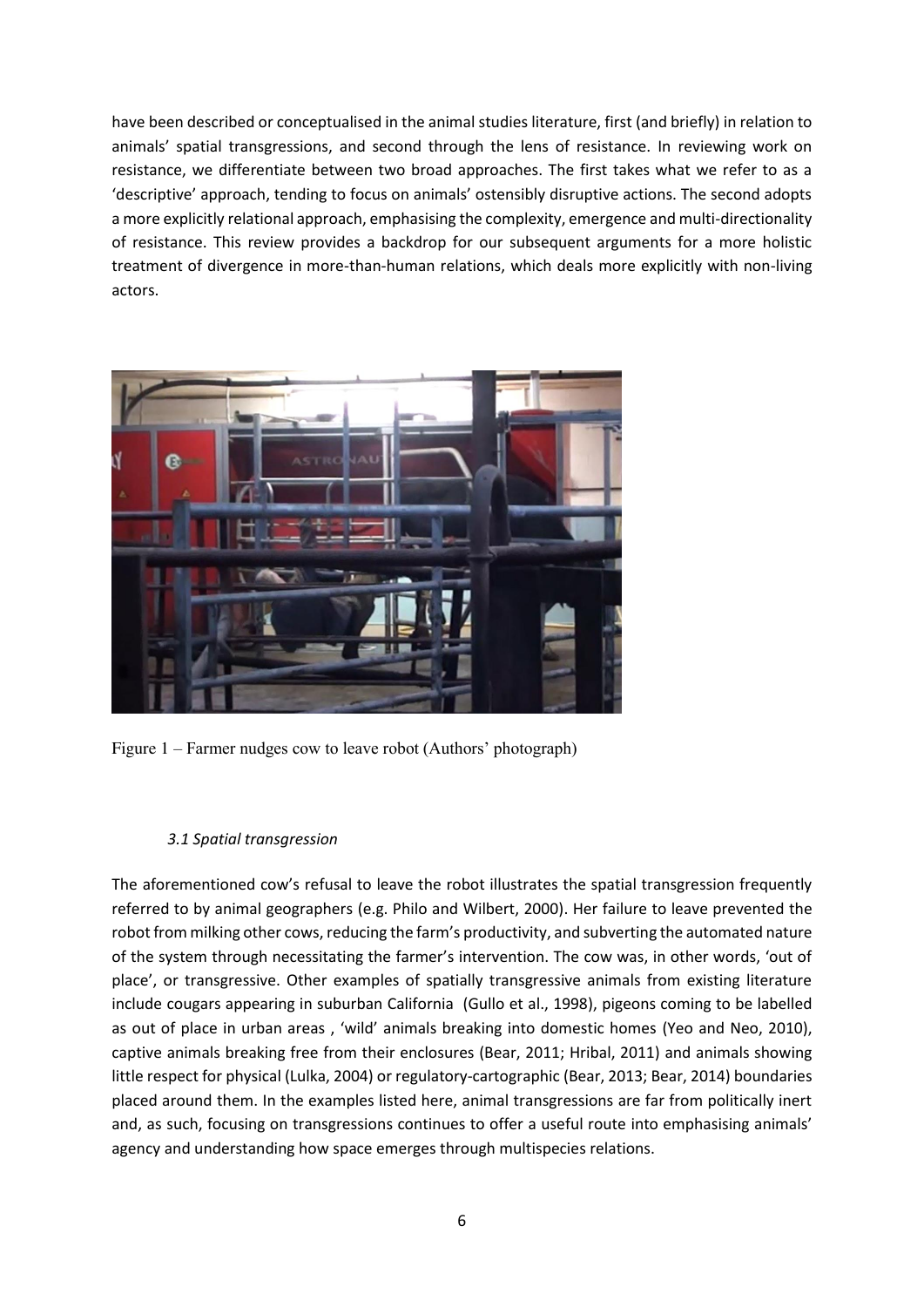However, we argue that the potential of 'transgression' as an analytical device is limited, or at least underdeveloped. First, the concept is often employed simply to refer to the movement of animals from one place to another; in the example of the cow, above, we have extended this to a *failure* to move. Such acts may be construed as deliberate or accidental ('unwitting' in Philo's (1995: 677) terms), but intentionality is less significant in analyses than 'the *results* – …the "being noticed" of a particular action. …Transgression is judged by those who react to it' (Cresswell, 1992: 53-54; cited by Philo, 1995: 656; see also Yeo and Neo, 2010). Transgression, therefore, makes animals very visible but the focus of the literature is more often on human responses rather than on animal lives *per se* (cf Philo and Wilbert, 2000).

Second, the examples of transgressive acts cited here generally refer to boundaries placed (ostensibly) by humans. The studies cited earlier in this section show that human desires for the spatial organization of animals can emerge from concerns around issues ranging from zoonotic disease through to fears around being attacked by animals and to efforts to protect and conserve certain animals that, for instance, hold economic value. In contrast, during our fieldwork it was often unclear who or what placed boundaries. For instance, the arrival of cows at a milking robot is not an orderly process, frequently involving jostling as cows stake a claim for their place in the robot (see Figure 2). One farmer (Conversion Farmer 1<sup>4</sup>) referred to certain cows 'hanging around going through all day and they wouldn't let the other cows come near'. Another (Robot User 1) found that 'some cows like the robots so much that if I'm trying to get one in the bully will be patrolling its area'. Spatial order and organisation, therefore, are not established by the farmer alone; the farmer, too, must navigate boundaries that emerge in relation to bovine hierarchies (see Gygax et al., 2010), and farm management takes place *with* animals (see also O'Doherty, 2016; Sage et al., 2016; Latour, 2013). Conceptualisations of transgression often stop short of engaging with such intra-species organisation, over-simplifying the nature of non-human actions and focusing more on the disruption of human intentions and desires.

.<br>-

<sup>4</sup> Pseudonyms used here – to protect participants' identities – are consistent with those used in other publications from this project. We distinguish farmers according to the system(s) of technology they employ (i.e. robot or 'conventional'). This farmer was in the process of converting from a non-robotic parlour to AMS.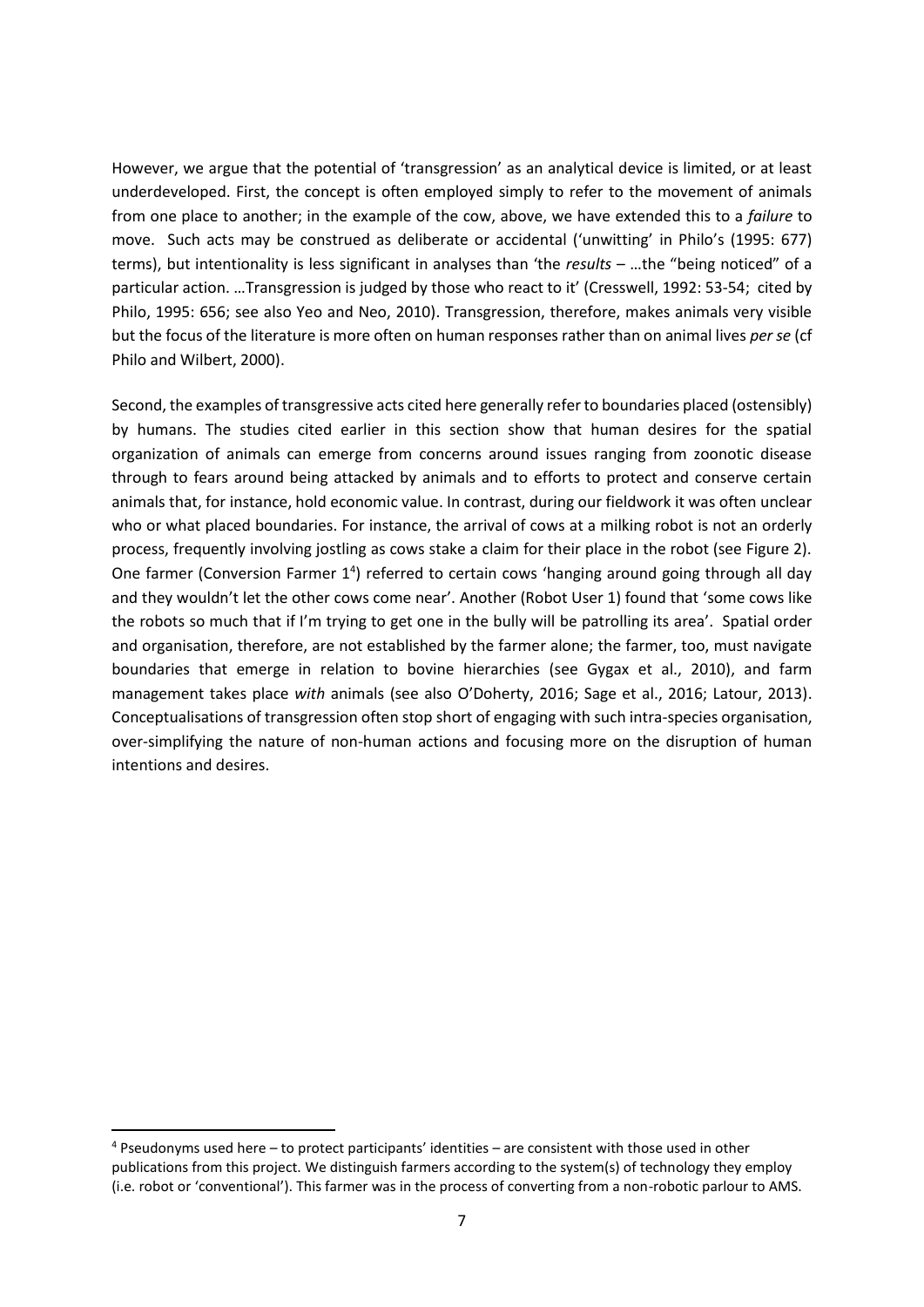

Figure 2 – cows jostling near a milking robot (Authors' photograph)

# *3.2 Resistance: Disruptive and violent encounters*

Alongside the examples in the previous section, we frequently witnessed or were told about explicitly aggressive behaviour: cows kicked robots, headbutted feed dispensers, tried to 'wreck' the robots, and attempted to kick farm workers. Our initial engagement with such behaviour was guided by the common association of violence with 'resistance' in animal studies. In analysing the uneven power relations between humans and animals – and especially those animals that are held in captivity – violence has been a frequent focus. While this has sometimes involved actions of humans against animals (Gröling, 2014), some authors have examined animals' agency in resisting their captivity. For instance, Morin (2015: 77) speaks of caged animals 'using their own bodies as weapons,' kicking or attacking 'their human caregivers,' while Srinivasan (2013: 114) refers to a captive orca killing its trainer as a display of 'animal resistance.' However, violence is not a necessary characteristic of animal resistance. In Gillespie's (2016: 117) study of dairy farming, 'refusing to eat or work' were as much characteristics of resistance as 'escaping, kicking [and] biting', and Peterson (2007:38) similarly wrote of animals used in theatrical performances as resisting by 'not kicking out' – by a 'refusal to be "wild".' Indeed, numerous examples of non-violent animal behaviour characterised as resistant can be found in the literature, ranging from captive dolphins taking trays of fish bought by visitors to feed them by hand (Warkentin, 2009: 36), to pigs 'eating through the wood that made up their pens' (Coppin, 2003: 612), ducks refusing to 'enter the slaughterhouse in an orderly fashion' (Youatt, 2012: 351), and horses bringing a 'risk of instability' to displays of horsemanship (Schuurman and Franklin, 2015: 29).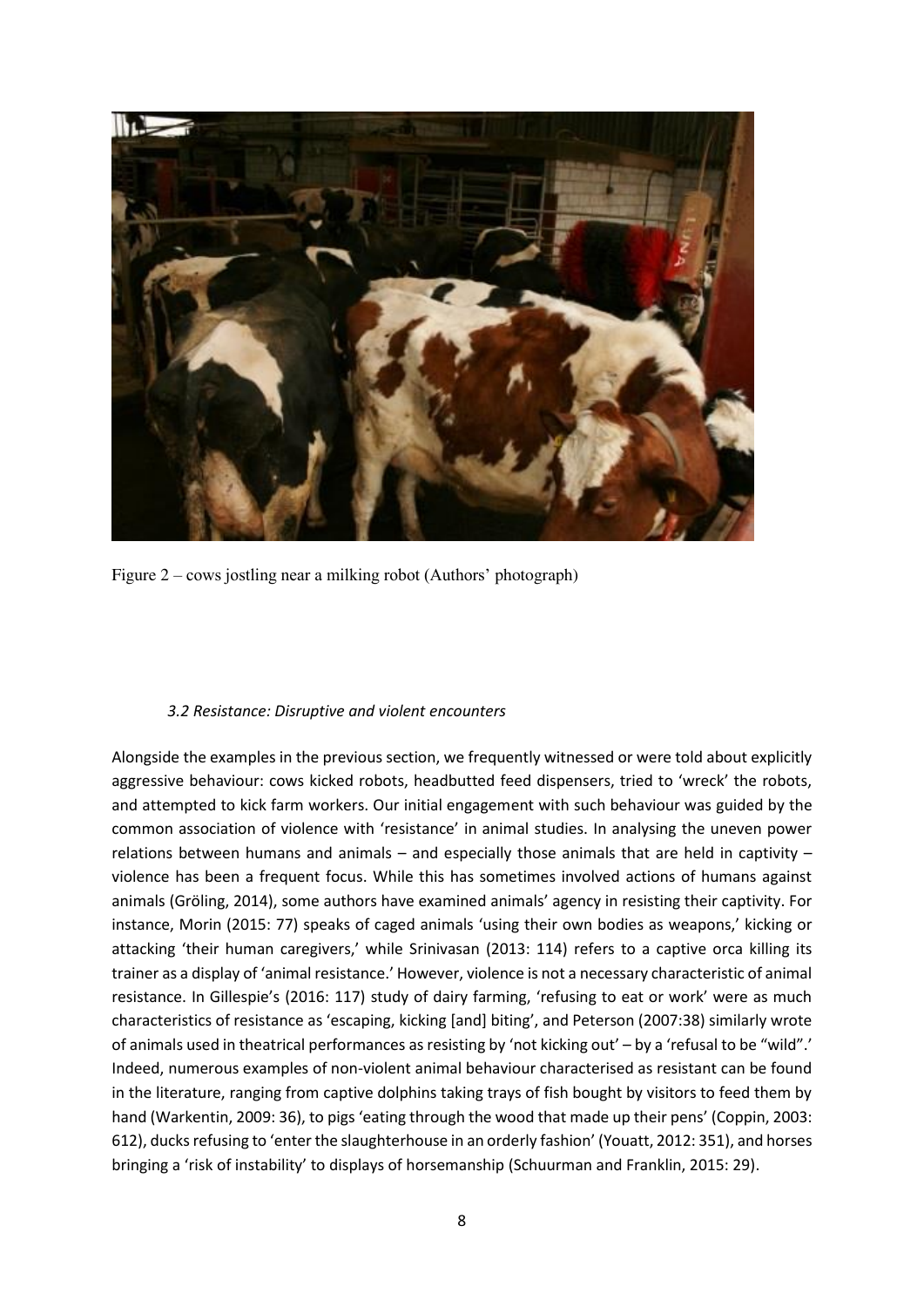For many authors cited here, the examples of cow behaviour at the start of the section could be construed as bovine resistance – cows obstructing human desires, sometimes through violent response. Such examples may have practical significance – for the farmer, the ease of 'training' cows, the longevity of robots and suchlike; for the cows, their ability to communicate frustration and discomfort and the extent to which this is acted on. The interpretations of 'resistance' presented thus far go beyond merely highlighting the 'dissonance' (Brown and Dilley, 2012) and 'discomforting encounters' (Garlick, 2015) in many more-than-human relationships to provide 'evidence that a being has agency' (Carter and Charles, 2013: 328). However, through focusing on specific disruptive actions, they might be viewed as 'descriptive' interpretations.

Although such instances were relatively easy to find and observe, our observational fieldwork (see Bear et al. (2017) for a full discussion of this methodology) left us questioning what *else* could be construed as resistant or whether that label should be applied at all. As Pearson (2015a: 719) observes, biting and kicking of humans by horses has been referred to as resistant (Baratay, 2012) but could be interpreted as actions of 'fear and stress'. Similarly, Gillespie (2016: 129) warns that some animals 'resist a little but give up when they learn that their resistance does not improve their conditions, and some never resist'; a lack of physical resistance does not necessarily equate to contented animals. Further, in the first example from our fieldwork, the focus of any resistance that might be identified is unclear; the cow fails to respond to the robot as its manufacturer had intended, requiring human intervention. Any resistance here is necessarily hybrid and distributed, rather than simply the disruptive actions of an animal against a human.

The dilemmas from our own fieldwork speak to wider debates in relation first to intentionality and resistance, and second to the focus or direction of resistance. With regard to the first, Philo (1995: 656) quotes Cresswell (1992: 53-54) to argue that, in contrast to transgression, 'resistance rests on the intentions of the actor(s)'. Some writers build on this to consider the relationship between intent and consciousness, with Wilbert (2000) arguing that resistance can emerge through practice rather than conscious intent and that it is not necessary 'to go so far as to impute conscious intentionality to animals in order to speak of purposive action'. Neo and Ngiam (2014: 238-239) take this further, arguing that an animal 'can "dissent" against its representation', and that 'even if one were to dismiss such dissent as an "agency without intentionality", that the animals behave in ways contrary to their representations, impl[ying] that animal representations cannot be completely in human hands, but in part with the animals'. In contrast, others have argued that the connotations of intention ostensibly inherent to resistance are unhelpful. Pearson (2017: 251), for instance, argues for the use of 'less politically loaded terms…such as "thwarting" or "blocking"' (see also Birke, 2012). In other words, it should not be assumed that such creatures are deliberately antagonistic; rather their actions work to remind us that even in controlled settings, they retain animality, express subjectivity and have agency. For Gillespie (2016: 123), it is less the act itself, or the intention behind it, than the situated nature of actions within a political-economic system that should be analysed. She navigates the issue of intentionality by arguing that animal resistance studies should focus on 'the way other species act in response to conditions created by the uneven hierarchies of power between humans and animals'. There, the act is a route into examining power relations, rather than the endpoint of those power relations.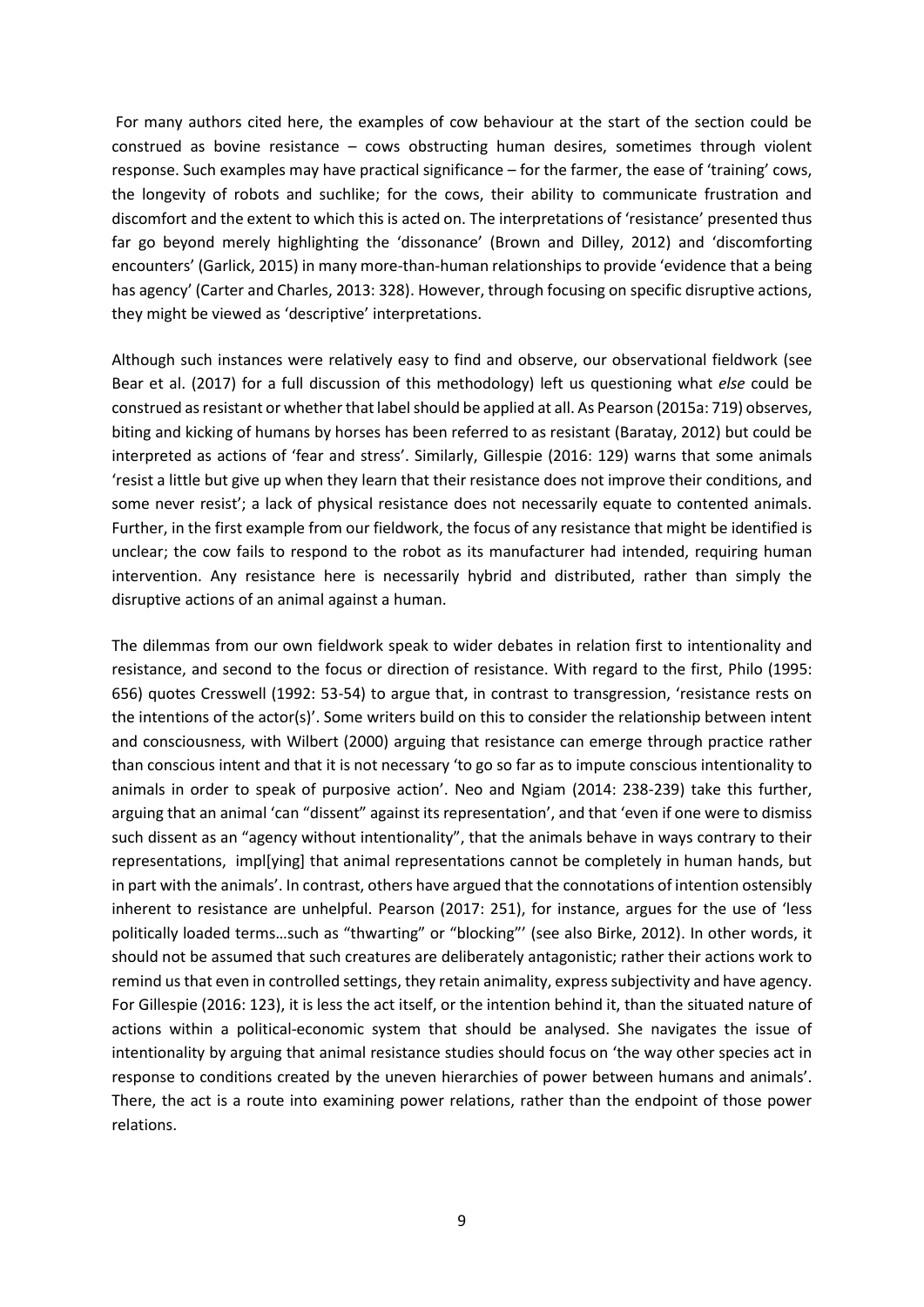Secondly, there is not a consistent sense in the literature of *what* or *who* is being resisted. The wider geographies of resistance literature has tended to conceptualise power either as held by individuals and exercised against oppressed groups, who in turn direct their resistance against those in power, or as distributed and 'entangled' (Sharp et al., 2000). Some authors argue that such conceptualisations might be relevant to nonhuman animals. Best (2014: 126, emphasis added), therefore, contends that animals 'rebel against abusers and fight for freedom *just as humans do*', with Hribal (2007) suggesting that, in Pearson's words, 'animal labourers in capitalist systems…can take their place alongside human working-class radicals and revolutionaries'. More commonly, it is accepted that animals' resistance cannot be equated to that of humans as they 'cannot organize collectively to resist the relations of power and domination within which they are enmeshed' (Carter and Charles, 2013: 334; see also Palmer, 2003; Scholz, 2013), and 'cannot even begin to share the same systems of (political) meaning' (Philo, 1995: 656; see also Pearson, 2015b; Pearson, 2017; Hobson, 2007). Palmer (2001: 354) takes such arguments further, drawing on Foucault to contend that animals in systems of domination are *incapable* of resistance, as when they are 'placed by humans in situations or environments where no reaction or response from them is possible, they are being treated *as things* – even though they…*could have* been treated as beings who react.' Such animals, according to Palmer, become objects 'to which things are done – however much one might want to maintain that, in other contexts, the being is not just a "thing".'

Conceptualisations of animals as resistant actors, therefore, have been useful in emphasising their agency, their frequent disregard for human desires, and that human-animal relations can frequently be 'discomforting'. Considerable positives to be drawn from this work include highlighting the dissonance found in many human-animal relations, and through offering a way to begin exploring uneven multispecies power relations. However, we share Pearson's (2017: 251) concern that a continuing focus on disruptive actions, such as animals' violence towards humans, projects 'human motivations onto animals', saying 'more about humans' desires for animal liberation and developments in critical inquiry' than about the animals themselves. Second, we are cautious about Palmer's (2001: 354) characterisation of animals as 'things' in systems of domination, 'when no reaction or response from them is possible'; even in industrial farming, a livestock animal can simultaneously be portrayed or encountered as a 'machine' and 'friend' (Convery et al., 2005: 105; see also Wilkie, 2005; Ellis, 2014) and through the ambiguous relationships associated with 'stockmanship' (see Butler and Holloway, 2016; Burton et al., 2012). Such fluid identities render propositions of total domination problematic. Third, we suggest that much of this work not only privileges 'nonhumans' resistance to human activities at the expense of other cross-species interactions' (Pearson, 2015b: 713) but also tends to side-line other nonhumans, whether living or otherwise.

# *3.3 Relational resistance*

In contrast to the focus on specific and identifiable *actions* in, and on relations between humans and non-human animals, in work outlined thus far, others have retained a vocabulary of resistance but have emphasised its ambiguous directionality and emergent nature, while beginning to introduce nonliving actors such as technologies more explicitly into conceptualisations of resistance. Wadiwel's (2016) study of fishing technologies, for instance, showed how purse seine nets developed around fishes' potential to resist, and that such resistance renders fish as co-creators (p. 221) of fishing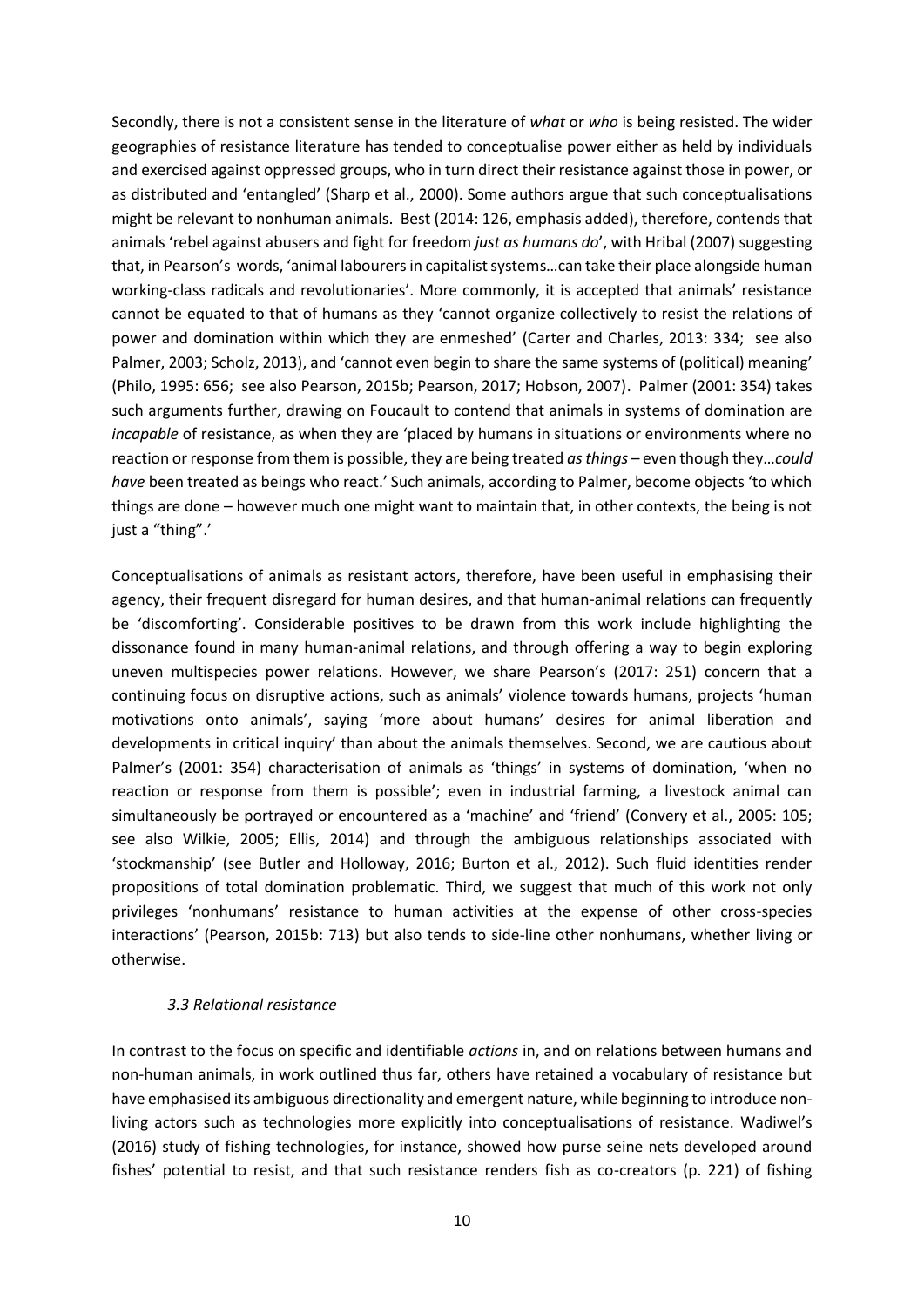practices and technologies. It is not fishes' consciousness or intentionality that are central to any conceptualisation of resistance but rather that 'animal insubordination drives the development of new…technologies to counter that resistance' (Wadiwel, 2018: 533).

Others, however, have moved away from this sort of focus on resistance as emerging through embodied encounters. For example, following Foucault (2007), Holloway and Morris (2012: 67) interpret resistance as 'something which is always already alongside power and which is part of capillary processes of counter-conduct which pose alternate truths, authorities, knowledges, and moralities to those being established by "power"'. Their interpretation does not pit animals against humans *per se*, nor view resistance as simply located in the agency or intentionality of individual actors or subjects (Wolfe, 2012). Rather, they write of 'heterogeneous resistances', where resistance is distributed and emergent in 'heterogeneous biosocial collectivities' (Holloway and Morris, 2012).

Holloway and Morris's conceptualisation of heterogeneous resistances builds upon a reading of Foucault's notion of biopower, which holds that individuals internalise 'truth discourses, influencing their behaviours and social practices, and taking responsibility for the "care" of their selves in line with particular discursive framings of how the good self and good body should be fostered' (Holloway et al., 2014a: 133). Although Foucault developed his conceptualisation of biopower in relation to human populations, a growing number of authors (e.g. Asdal et al., 2017; Haraway, 2008; Holloway, 2007; Holloway et al., 2009; Twine, 2010; Wolfe, 2012; Youatt, 2008; Hinchliffe et al., 2017) have demonstrated that the ideas can be extended to nonhuman animals and their relations with humans. This extension is useful in conceptualising nonhuman resistance because of the way Foucault positions 'life' at the centre of relations of biopower. As Deleuze writes of biopower, it is 'life that emerges as the new object of power' (1988: 76). As such, 'when power in this way takes life as its aim or object, the resistance to power already puts itself on the side of life, and turns life against power' (*ibid*). This perspective is suggestive of organisms' potential to resist 'power' in different ways due to capacities and demands associated with their 'livingness'.

Nonetheless, the association of resistance with individual entities – such as in the earlier examples of 'descriptive resistance' – is problematic. Holloway and Morris's (2012: 64) interpretation specifically elaborates on Rabinow and Rose's (2006) discussion of biosocial collectivities, exploring how 'assemblages of humans and nonhuman animals [take] shape around different and changing knowledges concerning the fostering of life in agricultural and food systems'. Studying genetic knowledges in livestock breeding, they showed how collectivities that form around geneticised truth discourses are heterogeneous, not formed solely of human actors (Holloway et al., 2009; Holloway and Morris, 2012; see alsoRabinow, 1999). In these, 'the lives, bodies, subjectivities and behaviours of humans *and nonhumans* are powerfully influenced by particular regimes of truth' (Holloway et al., 2014a: 134, emphasis added). Resistance might therefore be associated with collectives, not (simply) their constituent entities. Wolfe (2012: 34) similarly argues against resistance being 'coterminous' with agency, suggesting instead that it is constituted in forces and bodies 'that only partially coincide with what we used to call the subject'. Indeed, from this perspective, subjectification proceeds (at least in part) from 'resistance' to power.

According to Holloway and Morris (2012), resistance can take multiple forms. Drawing on fieldwork with farmers using new 'genetic' techniques in livestock breeding, they acknowledged that certain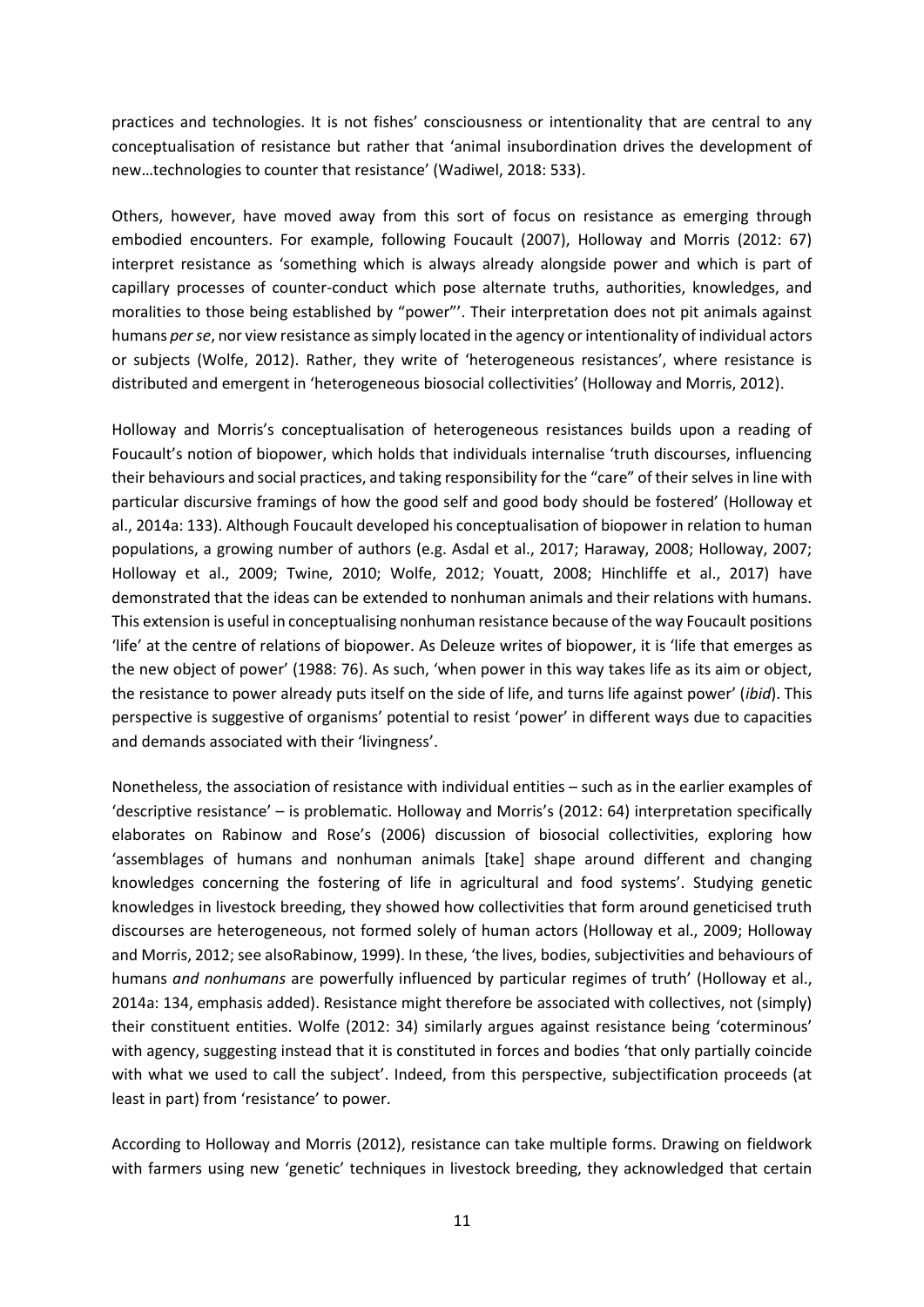breeders' 'scepticism' (p. 74) about, and reluctance to engage with, genetic knowledges and techniques could be construed as resistant to a powerful idea of genetic 'progress'. More significantly, their paper argued that heterogeneous biosocial collectivities are not necessarily characterised by shared will or endeavour and can involve practices of 'resistance to or contestation of…knowledges and interventions' (p.65). Livestock breeding, by its nature, 'intertwines the lives and life of humans and non-human animals' (p.74); while certain breeders may be enthusiastic about the use of genetic techniques, animal bodies' materiality can render the collective problematic as they fail to conform to supposed genetic 'truths' breeders are told about their animals. They therefore refer to 'diffuse, capillary modes of resistance to the biopower of geneticisation' (*ibid*), wherein resistance does not simply equate to the non-acceptance of new genetic techniques but emerges in relations between bodies, practices and discourse.

Building on these ideas, we have argued elsewhere that truth regimes extend beyond the genetic and are seen more widely in dairy farming, producing 'specific interventions in the co-constituted lives of dairy cows and dairy farmers' (Holloway et al., 2014a). Dairy farming, therefore, 'is comprehendible in terms of relations of biopower' (ibid). Regimes of truth around AMS emerge through farming practices and discourses such as those around the marketing of AMS, which imply appropriate ways of being bovine (e.g. physically in relation to udder conformation, or temperamentally in terms of being motivated to go to a milking robot) or being a farmer (e.g. being 'progressive' and willing to engage with large quantities of data in herd management). We have therefore argued that the heterogeneous actors on dairy farms comprise a biosocial collectivity that depends on the 'simultaneous subjectification of the cows *and* the humans in accordance with the establishment of a particular regime of care' (p. 137, original emphasis) and in relation to the demands of particular technologies. We did not, however, explicitly examine how the conceptualisation of resistance as heterogeneous might be applied or developed in this context.

Returning to the examples from our fieldwork, we might reinterpret them in light of these arguments about resistance as relational, and about its constitution within collectivities in which actors' identities and subjectivities are similarly being co-constituted. For instance, a cow is not simply 'lazy', resisting the AMS by not attending, but her subjectivity as a 'lazy cow' is produced from relations in which she is enmeshed: conditions such as lameness related to barn flooring may disincentivise attending the robot; she may experience bullying from other cows while trying to attend; 'lazy' behaviour might be linked to her diet (Driessen and Heutinck, 2015); or, as we were informed by veterinary scientists, the demands placed on her by her metabolism and by a systemic requirement to maximise yields of milk from bovine bodies have created a cow biologically stressed and thus unwilling to play her expected role in the AMS. The very 'life' (her health, her metabolism) of the cow here is crucial in understanding this as resistance within relations of biopower which seek to discipline and exploit that life (her capacities to produce milk, and to visit the robot to have it extracted). Similarly, cows' violence against robots in AMS need not be an act of intentional resistance but could be regarded as an example of how 'life' resists confinement, restriction and direction in conditions of industrial agriculture, with that violence emergent from a necessary relationship between cow, human and machine.

A key attraction of this interpretation is that it encourages exploration of resistance as distributed rather than directed by one actor against another, or against an amorphous 'system'. Further, it allows for resistance to emerge not only between individuals (though does not preclude this) but also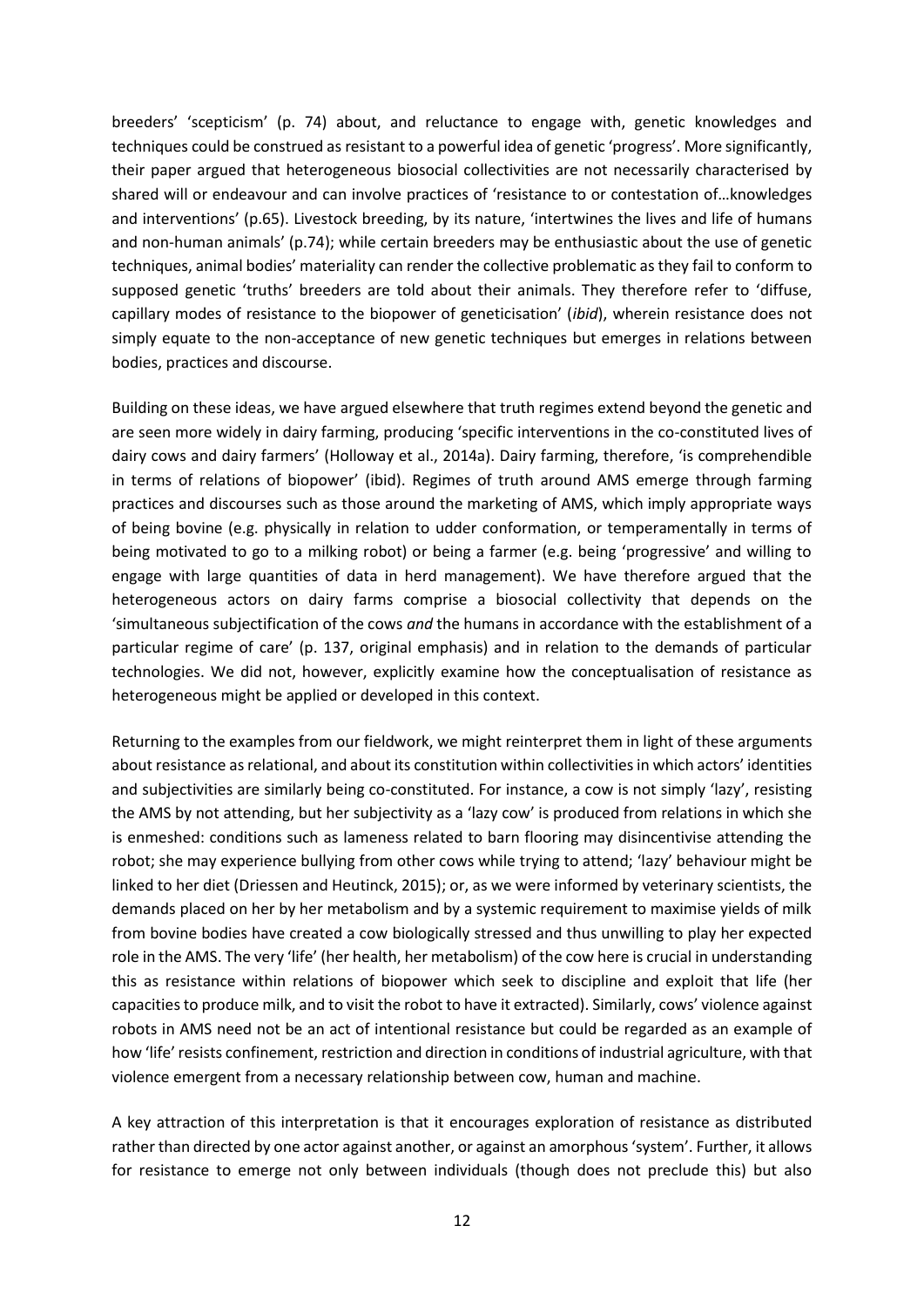between different groups, which may themselves be emergent and heterogeneous, and as a coproduction with attempts to control or to direct conduct. Nevertheless, this work's focus has been on '*inter-species* relationships' , with technologies viewed as 'apparatuses that intervene almost constantly in the lives of' livestock (*ibid*). Indeed, in the few other instances where Foucault's ideas around biopower have been extended beyond humans, the emphasis has been on collectivities composed of living beings (Holloway and Morris, 2012; Collard, 2012; Youatt, 2008) . Actors such as technologies often appear somewhat inert in such analyses, or are characterised as tools through which biopower is enacted. In the following section, we examine implications of developing a more holistic conceptualisation of more-than-human divergent conduct, which accounts for non-living nonhumans.

# **4. Technobiopower and topologies of more-than-human divergent conduct**

In this final substantive section, we develop further conceptual tools which aid analysis of the morethan-human relationships involved in AMS. We suggest that, moving beyond some of the problems discussed around ideas of transgression and resistance, the terminology of divergent conduct helps to work through some aspects of existing perspectives which discuss actor-networks (e.g. Latour, 2005), meshwork (Ingold, 2008) and entanglement and assemblage (e.g. Ingold, 2008; Ogden, 2011; Nading, 2014; Tsing, 2015). These approaches emphasise convergences of heterogeneous elements, exploring how their co-constitution emerges within networks that exhibit various degrees of (in)stability.

Importantly, such entanglements can include relationships ranging from the convivial to the antagonistic (Nading, 2014: 11). As such, we build on Murdoch's (2006: 79) comment that while some networks have a degree of stability and an alignment between entities involved, in others 'the links between actors and intermediaries are provisional and divergent, where norms are hard to establish and standards are frequently compromised'. Here, Murdoch draws on Latour's discussion of actornetwork theory (ANT), where an intermediary is something that 'transports meaning or force without deformation' (Latour, 2005: 39). We return to this below in arguing that in divergent conduct such entities (e.g. a technology) can become active mediators, which develop into more complex and less predictable components of the systems they are part of because they 'transform, translate, distort, and modify the meaning or the elements they are supposed to carry' (ibid: 39). In such circumstances the element that has become a mediator can 'lead in multiple directions' (ibid: 39); divergence is an outcome of a shift on the part of an entity from intermediation to mediation.

Asdal et al. (2017) have begun to explore how Latour's arguments might extend the conceptualisations of biopower introduced previously. For them, interventions of  $-$  and, by implication, resistance to  $$ biopower are understood in relation not just to a bounded or fixed version of 'life' but to 'lively entities' and 'things' (p. 18). These 'things' are not limited to entities that are organic or sentient, and liveliness is not constituted as 'life' *per se* but rather as a sense of agency 'within the practices and events' being studied (p. 16). While Asdal *et al* do not consider resistance explicitly, the idea that nonhuman things might 'object' is central to ANT. As Latour (2000: 116, original emphasis) argues, 'Natural objects are naturally *recalcitrant*…they always resist and make a shambles of our pretentions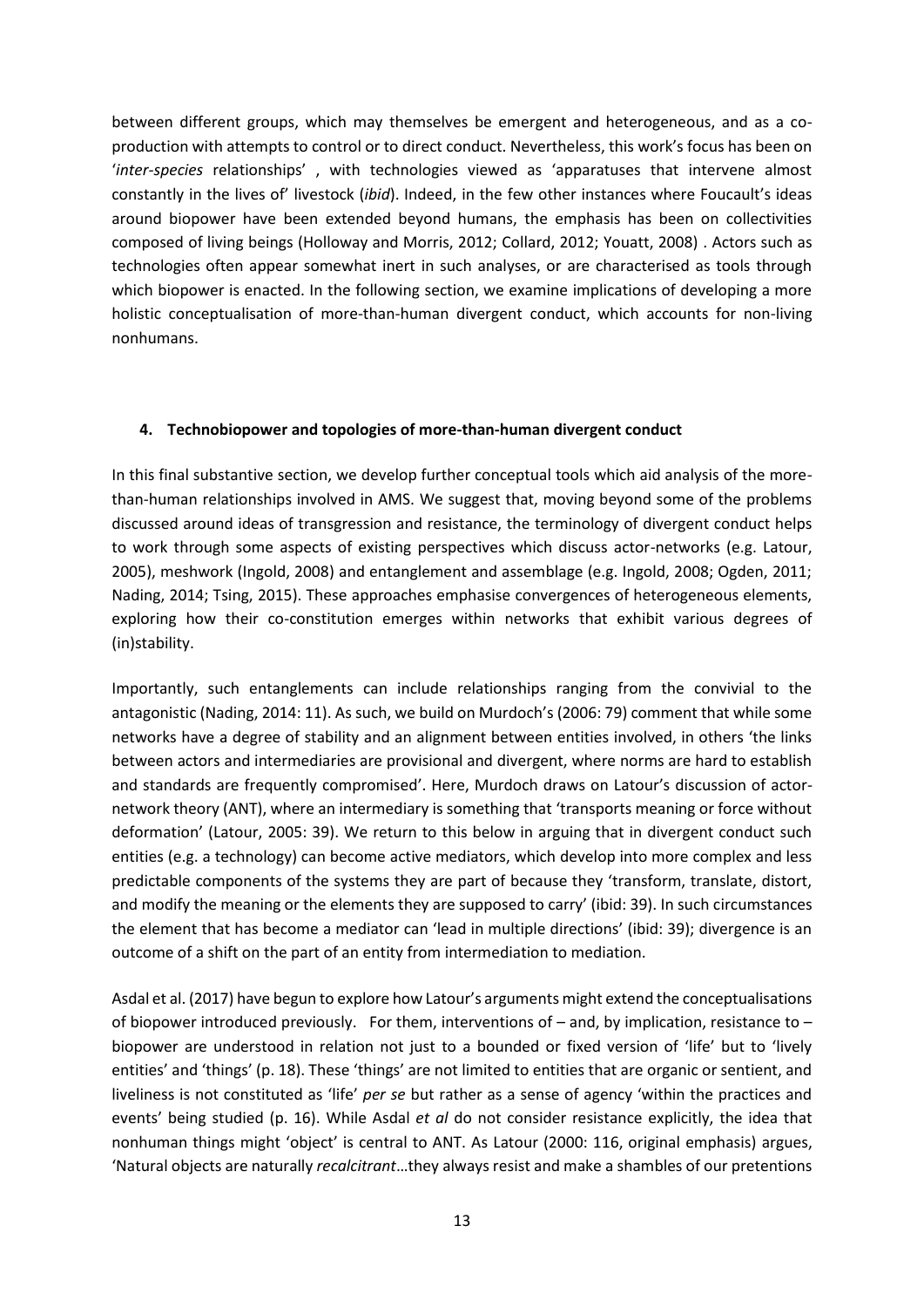to control' (see also Leap (2014) on 'troublesome nonhumans'). It is in part this recalcitrance that makes nonhumans' agency visible (though as Despret (2013: 42) notes, it is important not to *only* acknowledge nonhuman agency in this way).

Haraway (1997) has also critiqued the constitution of 'life' at the heart of Foucault's biopower, arguing against his inherent 'species chauvinism' (2008: 60). In response, she refers to a 'technobiopower:' a 'political regime constituted by the implosive imbrication of informatics, biologics, and economics, which controls citizens via the redistribution of technobiocapital'. She views technologies not as ontologically separate from modes of life but rather as bound up in 'the world-building alliances of humans and nonhumans' (1997: 51). Similarly, in attempting to disrupt assumed boundaries between humans and technologies in favour of an ontology of hybrids or cyborgs, she claims that 'machines are disturbingly lively, and we ourselves frighteningly inert' (1991: 152). She further dissects the 'we' of that assertion, conceptualising the subject as decentred, emerging through 'co-constitutive relationships in which none of the partners pre-exist the relating, and the relating is never done once and for all'. More recently, Haraway has written of wanting to 'affirm on-the-ground collectives capable of inventing new practices of imagination, resistance, revolt, repair and mourning, and of living and dying well' (2016: 51). Resistance must be seen as co-produced with power and control, which in turn, are exerted 'over a technoliving and connected whole' .

In this sense, technologies are considerably more than tools through which (techno)biopower emerges and affects humans and animals; they are active within heterogeneous, hybrid (technobiosocial) collectivities. It is thus too simplistic to say that any cow merely resists human intentions and desires; these intentions and desires, and divergent conduct, are themselves coproduced in unsettled and problematic more-than-human relations between farmers, their milking robots and the wider technological system (involving barn architecture, manufacturers' instructions, data collected by the robots about each cow and so forth). From the perspective of human actors at least, technologies are unreliable accomplices in regimes of biopower. That their interventions will accord with human intentions cannot be assumed.

A wider body of scholarship from science and technology studies has pointed to 'fluidity' in technological artefacts (e.g. Law and Singleton, 2005; De Laet and Mol, 2000). This notion of fluidity helps us to see technologies as mutable instead of stable and directs us to the work that is done to make them less mutable so that they perform particular roles. Work in this vein has demonstrated that technological artefacts are co-constituted by and alongside their users, whether in how they are talked about and constructed (Pini, 2005), how they are used to reinforce particular identities and subjectivities (Saugeres, 2002) or are re-worked by their heterogeneous users in being used differently from the ways intended by manufacturers (Holloway et al., 2014a). Users, therefore, are not simply the passive recipients of completed equipment (Oudshoorn and Pinch, 2003), whilst technologies do not emerge alongside stable and predictable users. Indeed, as Singleton (2010, see also Law et al, 2014; Law and Singleton, 2005) has suggested, a process of 'tinkering' – suggestive of experimentation, or trial and error (Law et al, 2014) – is common in relation to fluid technological entities, in order to make something provisionally and temporarily 'work'. Drawing on these concepts, we argue that a terminology of divergent conduct allows us to articulate more effectively some of the complexities of relationships between humans and living and non-living nonhumans such as those in AMS.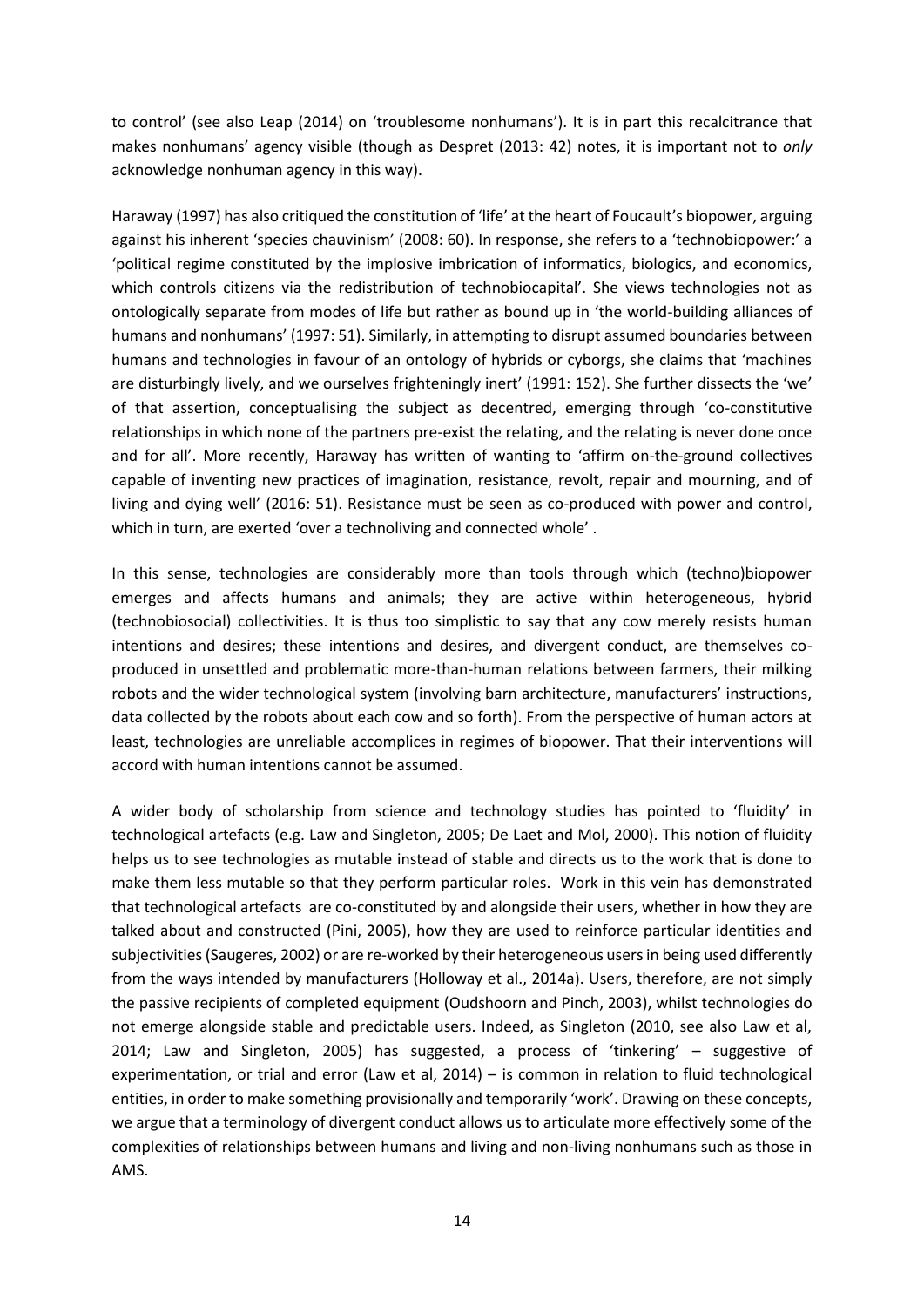The idea that technologies and their users are fluid relates to the notion that space itself is fluid. As Ingold (2008, drawing on Mol and Law, 1994) argues, in fluid spaces 'there are no well-defined objects or entities. There are, rather, substances which flow, mix and mutate…sometimes congealing into more or less ephemeral forms that can nevertheless dissolve or reform' (1806). The terminology of topology furthers this conceptualisation of space as fluid. Topological thinking (following Law, 1999; see also Murdoch, 2006; Hinchliffe et al., 2017) challenges topographical views of spaces as containers for action by arguing that spatial formations are constituted through relationships between heterogeneous actors. Metaphors of space as folded or pleated suggest that a topology is 'an undulating landscape in which the linkages established in networks draw some locations together, while at the same time pushing others further apart' (Murdoch, 2006: 86). Topologies draw our attention to both transformations and durabilities in the ways that they map out the co-production of change and stability (Hinchliffe et al., 2017) and can allow us to suggest how resistance, rearticulated as divergent conduct, relates to multiple geographies that describe the extension of relationships between human, animal and non-living entities.

It is, however, simplistic to argue that topological thinking should simply replace topographical perspectives; topographies and topologies overlapping and inter-relate (Allen, 2011), such that materialities and specificities of particular places and landscapes, for example, entangle with topological drawings-together and pushings-apart, emphasising that in many empirical instances topography still matters (see Jönsson, 2016). Following Murdoch (2006), the relationships between both the topographical sites we have focused on in this paper (i.e. dairy farms) and the topological, networked spaces of which they are part are crucial to understanding the interplay between attempts to extend power and the inevitability of divergent conduct. At the same time, Murdoch follows in arguing that topological spacing is multiple and fluid, produced by and producing multiple identities, ontologies and relationships (see also Mol and Law, 2002). For Mol and Law (2002), topological thought is necessitated by a sense of ontological multiplicity, where different kinds of ordering and order coexist and are co-produced with overlapping and interconnected spatialities. Such a view of spaces, as co-produced, complex, part of 'agonistic' relations between heterogeneous entities, and as multiple and fluid, leads us to rethink ideas of resistance in terms of divergent conduct associated with different yet connected topologies. These nevertheless centre around the ongoing and relatively, if temporarily, stable convergence of heterogeneous entities situated on particular topographical sites – e.g. UK dairy farms. Divergent conduct here is not simply diametrically 'counter' to a dominating force but is potentially multiple in the way that different entities might simultaneously be re-ordering things in several ways.

To illustrate this, we outline two further examples of the topologies associated with instances of AMS 'accidents, breakdowns and strikes … where all of a sudden completely silent intermediaries become full blown mediators'. The first articulates problems associated with new topological formations linked to attempts to make robotic milking spaces; the second to an emergent 'disease situation', or 'the suite of issues that make disease more or less likely' (following Hinchliffe et al., 2017), enacted in part by introducing robots into milking practices. Both encounters emphasise robots' active nature as mediators, especially when things go wrong, and mark the production of new kinds of topology associated with divergent conduct within AMS assemblages of cows, robots and people.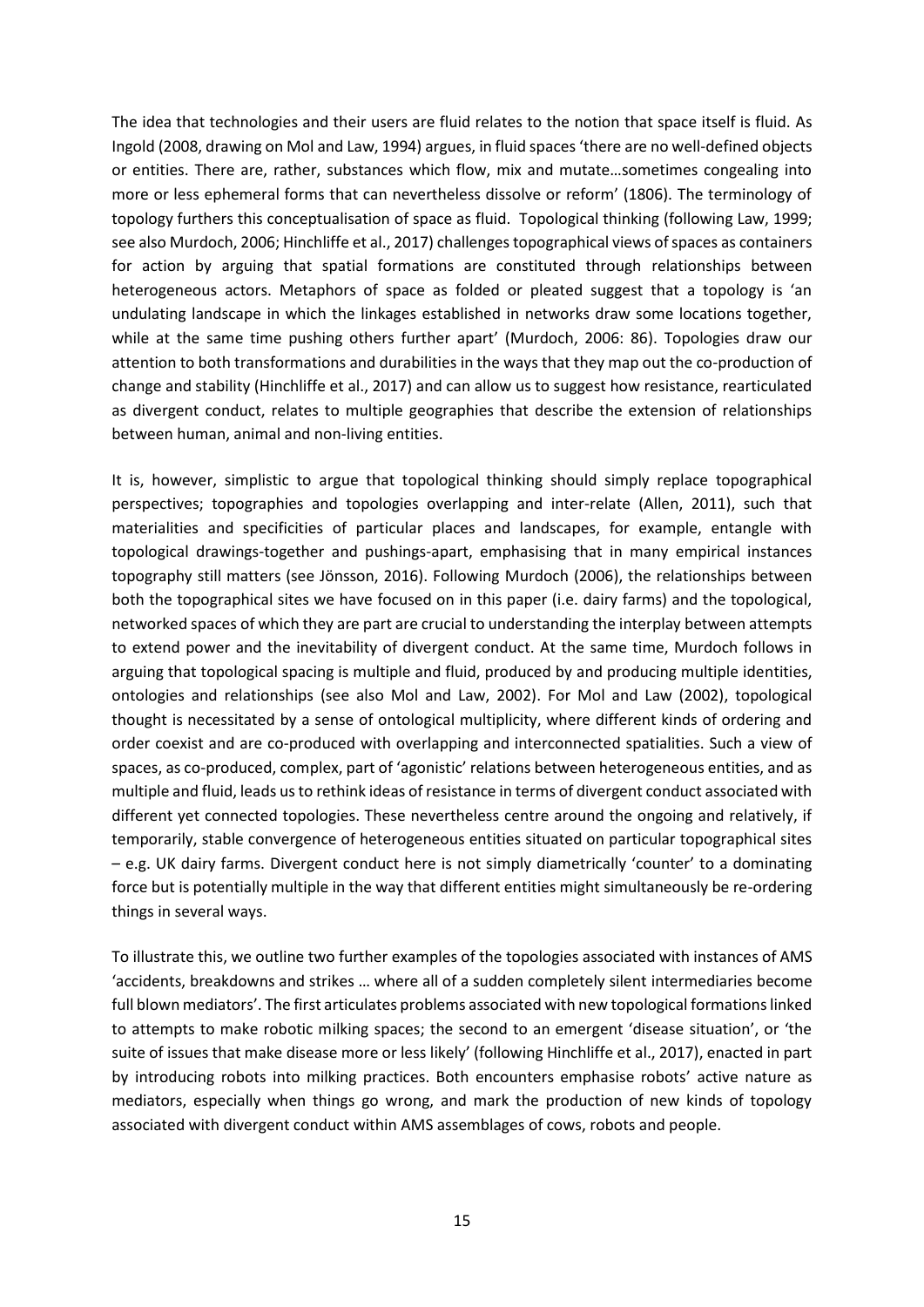First then, we look at how robot manufacturers have tried to create spaces for AMS. The example begins with the admission of a mistake. Here, an AMS manufacturer described how they moved towards the establishment of dedicated regional marketing and servicing centres:

It's important to acknowledge that we as a company made mistakes, we sold robots to people, anybody who was interested, and we sold them geographically where we couldn't support them … we didn't have engineers nearby. So in the early days we made mistakes … So we only then … we targeted areas, and our centre would only sell in that particular area. So today the … robots in the UK, a lot of these centres have only come up in the last twelve or eighteen months and now we're not selling in a wider geographical area, we're just selling in little pockets of areas where we had engineers. (AMS Manufacturer 1)

The company thus recognised that, in effect, it needed to produce new geographies for its robotic technologies because the human-cow-machine relationships before this reconfiguring of AMS space were subject to failure: technical issues and routine maintenance could not be dealt with adequately. Prior to the production of this new AMS geography, there was a topological folding of robotic technologies and expertises from overseas countries (where the technology was developed and marketed) into the barns and practices of British farms, but also a simultaneous topological distancing or pushing-apart of the engineers and advisers (who would normally advise on AMS installation and barn configuration, repair the robots and ensure that feeding etc. was done effectively), from the farms (and their robots, cows and people). The knowledge and expertise they required was now elsewhere, and malfunctioning robots were revealed as mediators, making a difference to the situation, not simply inert machines. Farmers themselves spoke of the outcome of the earlier problematic topology. In the first case below, the farmer refers to the problems of over-expansion that the manufacturer above discussed, while in the second case the robot's mediating role becomes clear when it breaks and topological distancing between the farm and the necessary expertise emerges:

…we put [the robot] where the [company] chap said. And…a couple of years later we've really regretted it and decided we'd made the wrong decision… at that time [the company] were reorganising the business and expanding fast and we probably didn't get the advice that we should have done. Having had that initial layout…we had a few issues that we should have resolved, and we finished up as farmers resolving them as opposed to getting their expertise in to resolve them. (Robot User 9)

on the robots there's that much technology …talking to the fitters, even they're saying well if they break we don't know how to fix the damn things, there's not enough in the country, you know, to actually practice learning on, because that's all it is. You know, if something new comes out you have to learn how to do it. You can't go on a course for two days and be an expert despite what they tell you. (Conventional User 1)

These quotes illustrate the possibility for non-living nonhumans to (co)produce divergent conduct. The robots, by breaking and necessitating repair or by requiring particular expertise to be available to facilitate their effective use, are not 'resisting'. However, their particular characteristics, capacities and requirements make a difference in the situations they are folded into. As such, the functioning of the networks they, along with humans and cows, are part of can diverge from an expected mode of conduct (the efficient harvesting of milk) and become something that simply doesn't 'work' as expected and required by actors, whether they be the farmers, robots or cows.

A second example illustrates this with reference to the way that robots' capacities, their making a difference to a situation, come to be associated less with technological breakdown, and more with a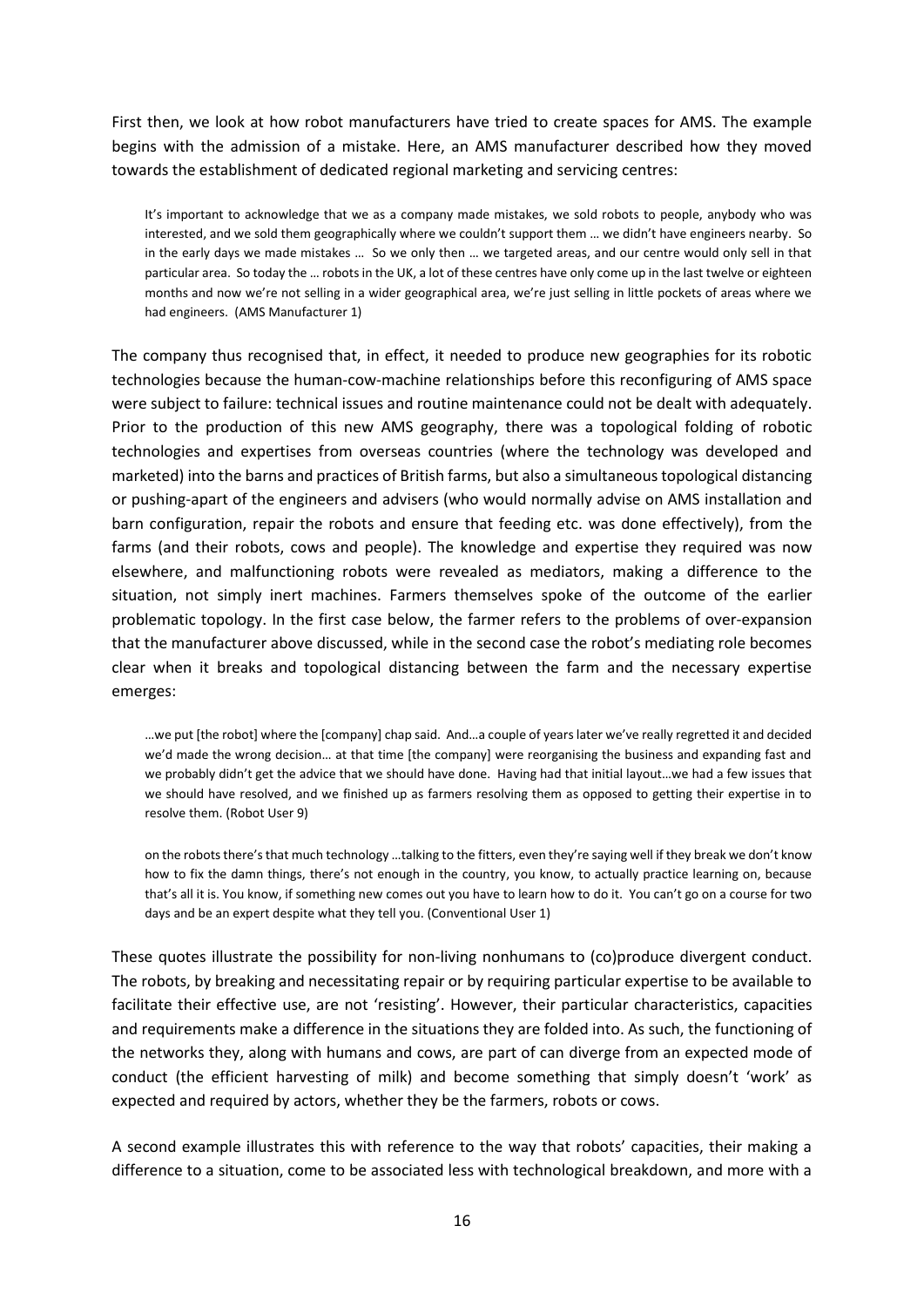breakdown in the health and welfare of the bovine components of AMS assemblages. In the extract below, a farmer discusses the emergence of health problems (the udder infection mastitis, here linked to the bacteria *Streptococcus uberis* and *Staphylococcus aureus*) in an AMS, and their efforts to circumvent the robot's contribution to what we define as a divergent mode of conduct. The robot is meant to spray disinfectant on the udder during the milking process to combat mastitis. However:

One of the biggest problems we had with the robot from the mastitis point of view was the spraying was absolutely pathetic. …what we did was get a very small minute drill and bored out the nozzle of all things and it gave a better spray and …gee-whiz what numpties, why have we never picked up on that? …we measured the volume of…stuff that they were using on each robot and it varied unbelievably per cow from 12 mls to 20 odd mls …it was just unbelievable so we…we've altered that, we've done the pre-spraying, we change our liners more than what [the manufacturer] were recommending. We also…for strep uberis we put on a Dosatron pump with peracetic acid to back flush with the acid to stop this spread…and then this flushing system on the [manufacturer name] system was fine but it was totally ineffective if you've got staph aureus or strep uberis. So we put on this peracetic acid pump just to stop cross contamination. So as these cows then leave this robot and go to the cubicles, they're not bringing the bugs with them to then cross-contaminate on the other cubicle robots. (Robot user 10)

The farmer thus describes, first, a situation where spraying was inadequate and problematically variable, and second, tinkering actions including modifying the robot themselves, exceeding the manufacturers' recommendations on changing liners, and adding a new disinfectant pump system, with other chemicals, to try to remedy the situation.

In this case, multiple living (humans, cows and microbes) and non-living actors (robotic milkers, Dosatron pumps, cluster liners and acids), which have been folded together within the microtopologies of the farm and in the larger-scale topologies which connect this farm to international exchanges of technologies and AMS expertise and engineering, become part of modes of conduct diverging from an idealised model of AMS practice evident in the promotional and scientific discourses associated with this technology. Tiny elements – in this case ineffective spray heads and proliferating bacteria – can lead to divergency in carefully assembled and intricate systems (see Akrich, 1989, cited in De Laet and Mol, 2000). In combination, the robot's technical characteristics (ineffective and variable disinfectant spraying), bovine agency (spreading infection between cubicles), microbial agency (infecting udders and surviving ineffective spraying), and human subversion of manufacturers' instructions (re-engineering the robot with a drill and supplementing its capacities with additional pumps and chemicals) effect divergent modes of conduct, , although these are nevertheless oriented towards aligning the AMS as a whole with a normalised mode of conduct (that is, efficient milk production). While robots may 'work', in the sense of extracting milk from cows without direct human intervention, an important aspect of divergent conduct is that the notion of what counts as 'working' can be differentiated. As Laet and Mol's (2000) argued in relation to a Zimbabwean water pump, fluid technologies can be said to work, and simultaneously to be not working, on different levels. For example, the pump may draw water (it works), but the water may be dirty, and the pump might not contribute to community-building in ways which were expected. 'Working' and 'not working' are thus not binary. Similarly, an AMS which obtains milk but which does not prevent mastitis, is working only in part.

In interviewing AMS manufacturers, it was evident that a model of disseminating an ideal of robotic milking, which could be contested or resisted by farmers or cows doing things differently, was too simplistic. In practice, companies negotiated with and learned from farmers, cows and other entities.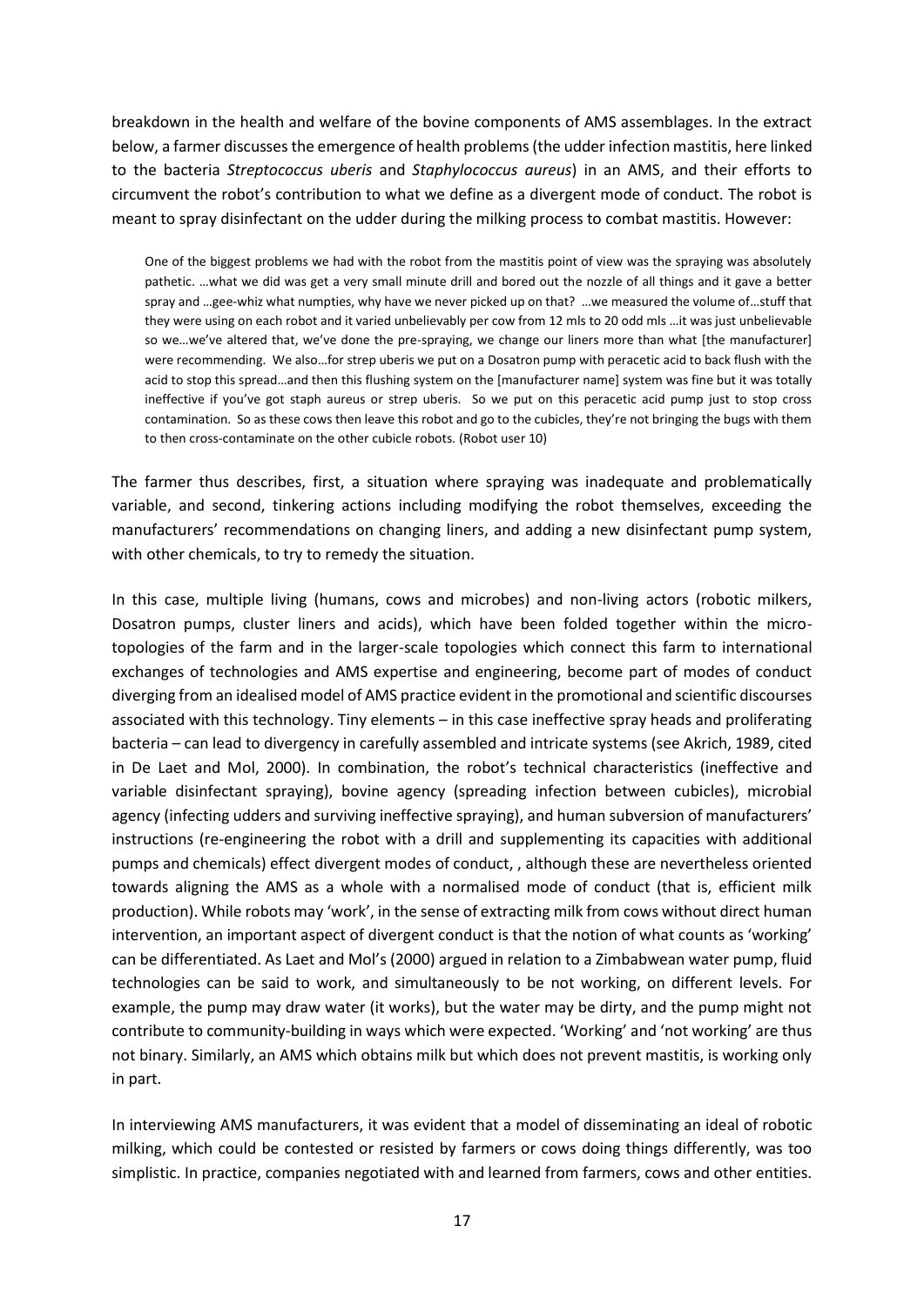Divergent conduct, therefore, is not just deviation from practices dictated by (in this case) AMS companies, although it might contravene the idealised robotic milking micro-geographical ordering and practices they promote. Divergence seeps in through the tacit acceptance that in practice, behind the ideal, are differences in the views, aims and capacities of the various actants involved in robotic milking situations (company representatives, farmers, technicians, cows etc), alongside differences in specific farm microgeographies and topological relationships.

In this section, we have moved towards a topologically-inflected understanding of more-than-human divergent conduct. We have shown how within this divergent conduct (conduct divergent in potentially more than one way from those outcomes required or desired by particular actors), nonliving nonhumans have agency, a capacity to make a difference to the possibly multiple conducts that emerge from a situation, alongside the humans and nonhuman animals they are associated with. We argue that this opens up a new vocabulary in conceptualising some of the tensions and divergent forces inherent in attempts to try to manage 'the conduct of conduct' in 'technobiopowerful' situations. In the concluding section we summarise our key arguments and outline some implications of this perspective on transgression, resistance and more-than-human counter conduct.

# **5. Conclusions**

Where Foucault's (2007) concept of counter conduct remains anthropocentric and suggests a diametric opposition to the efforts of 'power' to govern conduct, divergent conduct is intended to suggest the potential for several tangential divergences to be taking effect simultaneously within more heterogeneous collectivities. We argue that emphasising divergent conduct complements existing approaches to entanglement and provides a useful conceptual tool for navigating some of the problems and tensions encountered within understandings of resistance found in many descriptions of situations where humans and nonhumans are associated in less-than-convivial ways. Alongside metaphors of network, assemblage and entanglement, the concept of divergent conduct aims to both avoid an anthropocentric focus on humans and their intentionalities and a simplistic dualism of nature and culture, by acknowledging the agency of heterogeneous human and other-than-human entities, any of which can become a mediator (Latour, 2005), and all of which are less-than-stable and relationally-constituted. The concept directs us to focus on non-living nonhumans in the same ways as we approach human and living nonhuman actors, regardless of the ways in which some of these actors might be attributed with intentionality or otherwise.

Divergent conduct relates to the multi-dimensional, topological *and* situated relationships between humans and living and non-living nonhuman entities, each with potential to make various differences to situations through the multiple material and affective capacities produced by and effecting the inter-relationships which they do not pre-exist and within which they are not fixed. For instance, where farms were both drawn into close and dependent relationships with overseas AMS companies and distanced from the advice and technical support they needed, divergent conduct was evident where the contradictory topologies of AMS meant that a 'broken' robot could begin to mediate a set of relationships in which what happened would diverge from what was expected. Similarly, the agency of microbes and malfunctioning robots became evident in mastitis disease situations, resulting in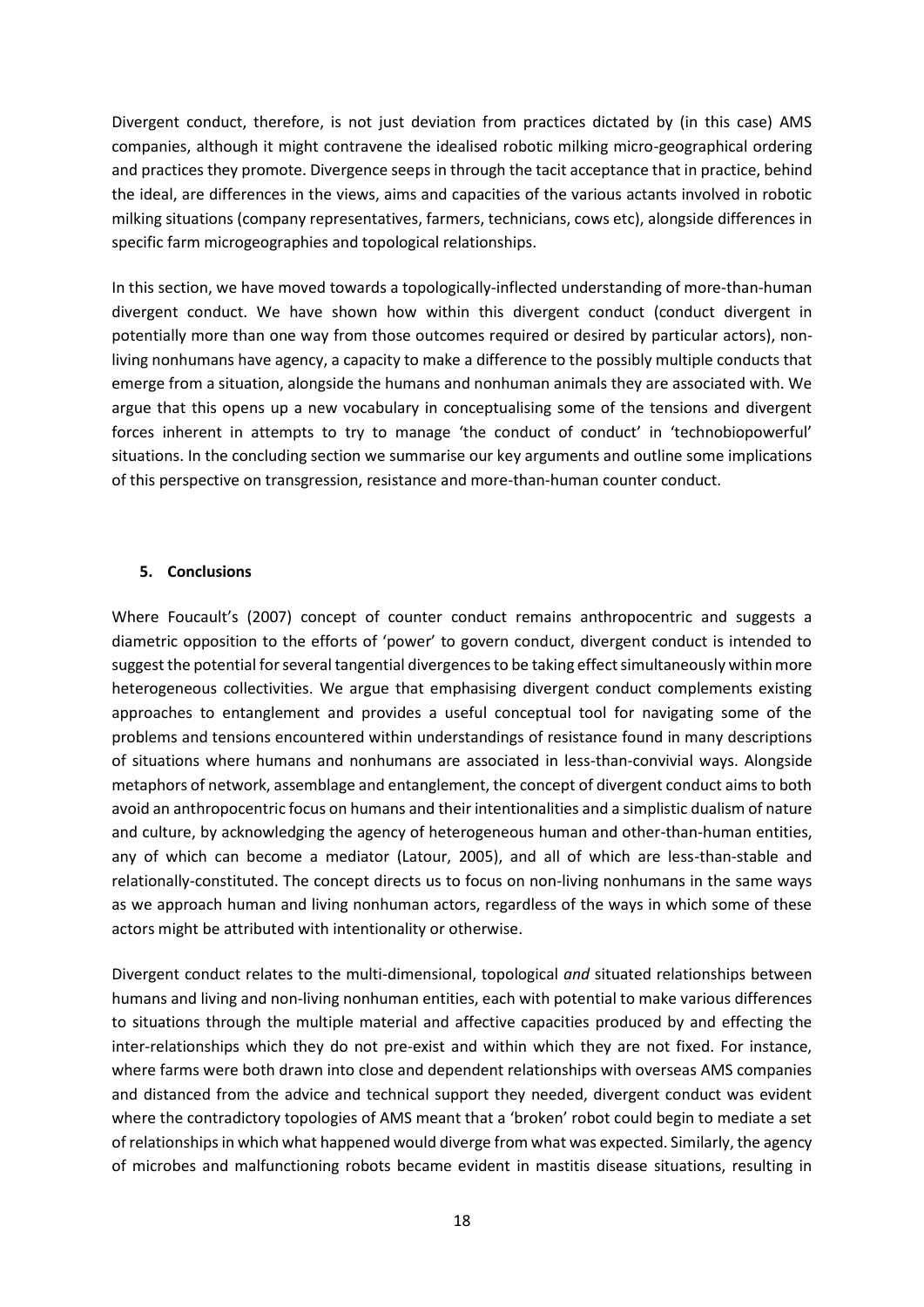divergent conduct from (amongst others) tinkering humans who effected illicit repairs and improvements to the robots in attempting to realign conduct with what was needed (efficient and profitable production of milk). But the idea of divergence does not mean that things have (simply) gone wrong, or that in an empirical situation there has been a departure from a 'right path;' determinations of 'right' and 'wrong', of what works and what doesn't, are seldom clear (Laet and Mol, 2000). Instead, we suggest that AMS is constituted around a number of different human and nonhuman requirements, and their related conducts, sometimes diverging in multiple trajectories, through topological and topographical spatialities. In examining this further we might examine, for instance, ideals of AMS, bovine and human behaviours, and how machines and microbes 'should' behave in relation to the topologically destabilised and multiple relationships between on the one hand human and bovine bodies, technologies and international exchanges of machines and expertise, and on the other, the topographical spaces of barns, farms, farmed landscapes and situated humananimal-technology knowledge-practices. However, what might be seen or experienced as divergent conduct in other empirical examples involving very different assemblages of humans and living and non-living nonhumans, may vary considerably. We conclude, therefore, by setting out a three-fold agenda for the further conceptualisation of divergent conduct as an alternative to a language of resistance.

First, as suggested above, following Mol and Law (2002), there is a need to pay attention to the multiple nature of divergent conduct and to avoid a sense that it can be uni-directional (Wadiwel, 2018). If divergent conduct can pull in multiple directions within a situation, resulting from and producing different orderings and orders, how can this be traced and described, and how can its differential effects be understood? Divergent conduct provides one way of beginning to define the paths (Mol and Law, 2002) needed to navigate the multiple orders and spaces associated with tensions and differences evident within entanglements of actors and relationships, and resonates with the idea of an ontological politics (Hinchliffe, 2007) which encourages a confrontation with the problematic nature of many human-nonhuman relationships (see below). The idea that divergent conduct is multiple suggests that there are further questions concerning the agency and mediation of nonhuman actors within such conduct. In particular, how can entities' different capacities and abilities to affect situations be mapped against the series of divergences they might be associated with? How can such a multi-dimensional agency be described in relation to a flourishing of divergent conduct in other biological-technological entanglements?

Second, the interconnected topologies and topographies of divergent conduct in different situations will be of interest. We have suggested how divergent conduct can be related to the ways in which (in the case of our empirical examples) technologies, companies, cows and suchlike are topologically connected or disconnected. In considering further examples, multiple divergent topologies might be described and mapped out, and articulated with other understandings, for example, of the social construction of spaces and scales co-produced with these specific examples (Marston, 2000), and of the situated or emplaced convergences of human and nonhuman entities (e.g. on specific farms and in particular farmed landscapes). .

Finally, in proposing this agenda, we suggest that exploring moments, topologies and topographies of divergent conduct provides a perspective on less-than-convivial, only patchily-working, networks or entanglements of humans, nonhuman animals and technologies. Our move away from a vocabulary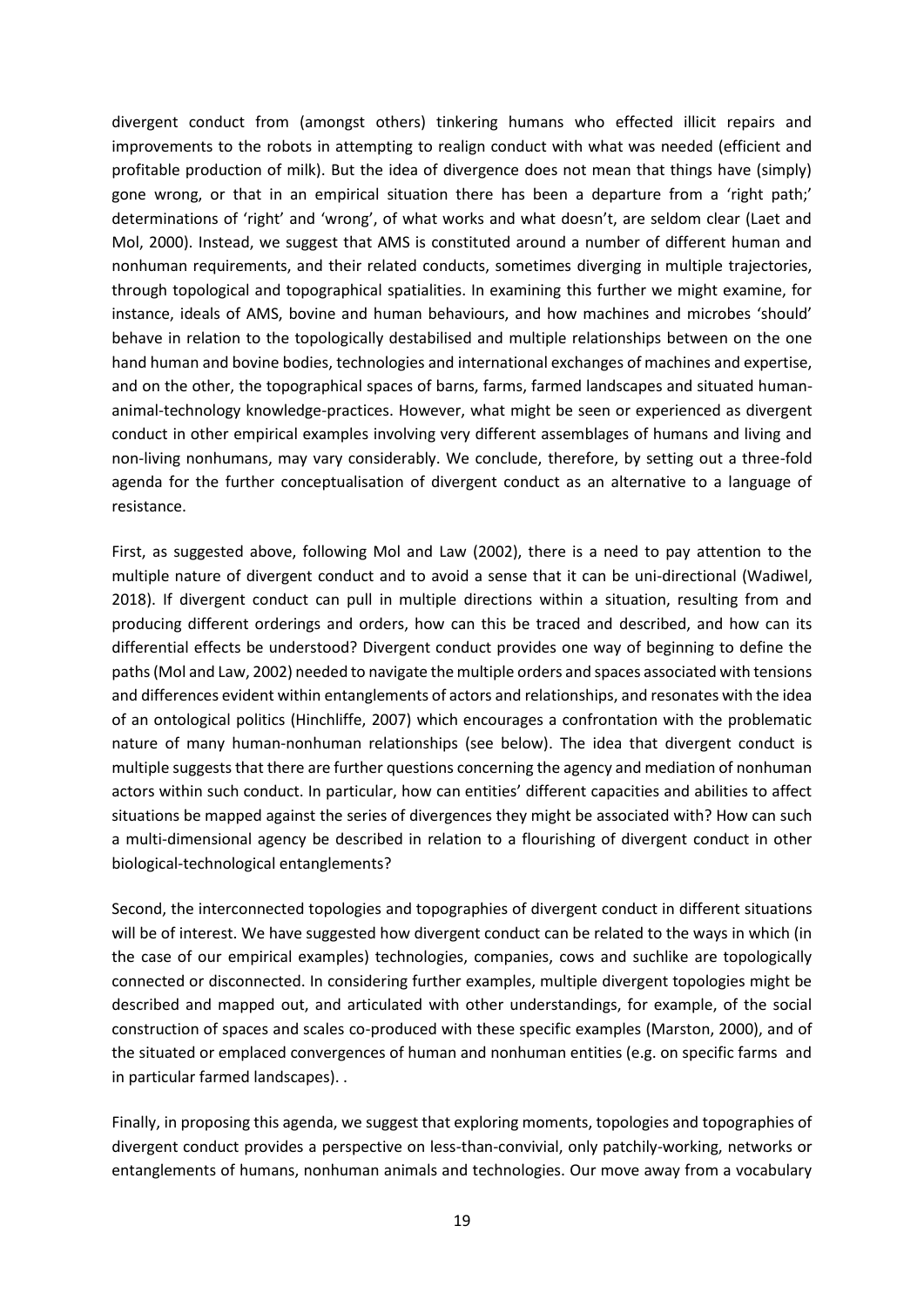of nonhuman resistance should not be taken to imply a depoliticisation of more-than-human geography, nor a shying away from the intrinsically awkward (and, indeed, sometimes violent) relations inherent to contemporary livestock farming. Rather, following Srinivasan (2016), we suggest that focusing on more-than-human divergent conduct enables a continuing emphasis on 'direct encounters,' while concurrently attending to 'systematic' factors, without recourse to theories of hegemonic power. In addressing ontological questions about the nature of resistance, and proposing an alternative terminology of divergent conduct to analyse some of the relationships and processes evident in the kinds of human-animal-technological entanglements found in this paper, we seek not to sidestep the urgent politics of these relationships. Instead we argue that our approach, with its emphasis on the multiple nature of possible divergence, concerns the ontological politics discussed by, for example Mol (1999, cited in Hinchliffe (2007)); see also Law (2004). These authors argue that simply acknowledging different perspectives on a thing or a messy and complex situation is insufficient; instead, taking a perspective has effects, creating or enacting things and situations. Multiple perspectives (and multiple ways of producing perspective) enact things and situations differently, so that what is being 'viewed' is multiply produced. The idea of divergent conduct adds to this, providing a way of exploring problematic and politicised entanglements in which inequalities of power can be many layered and intersectional. The multiple effects of different perspectives and their enactments could thus be explored in terms of how divergence is produced, with a focus on the politics and power structures constituting the relationships between different entities. The concept of divergent conduct thus provides a perspective on the disruption of smooth flows of conduct in situations involving heterogeneous living and non-living entities, in turn producing and being produced by complex and shifting topological and technobiopowerful relationships.

# **Acknowledgements**

We thank Carol Morris, Andrea Petitt and audience members at the Annual Conference of the Royal Geographical Society with Institute of British Geographers (2016) for their feedback on earlier versions of this paper.

Funding: This work was supported by the UK Economic and Social Research Council [grant number RES-062-23-2086].

# **References**

Asdal, K., Druglitro, T., Hinchliffe, S., 2017. Introduction: the 'more-than-human' condition - sentient creatures and versions of biopolitics, in: Asdal, K., Druglitro, T., Hinchliffe, S. (Eds.), Humans, animals and biopolitics: the more-than-human condition. Routledge, London, pp. 1-29.

Baratay, É., 2012. Le Point de vue animal. Une autre version de l'histoire: Une autre version de l'histoire. Le Seuil, Paris.

Bear, C., 2011. Being Angelica? Exploring individual animal geographies. Area 43 (3), 297-304.

Bear, C., 2013. Assembling the sea: materiality, movement and regulatory practices in the Cardigan Bay scallop fishery. Cultural Geographies 20 (1), 21-41.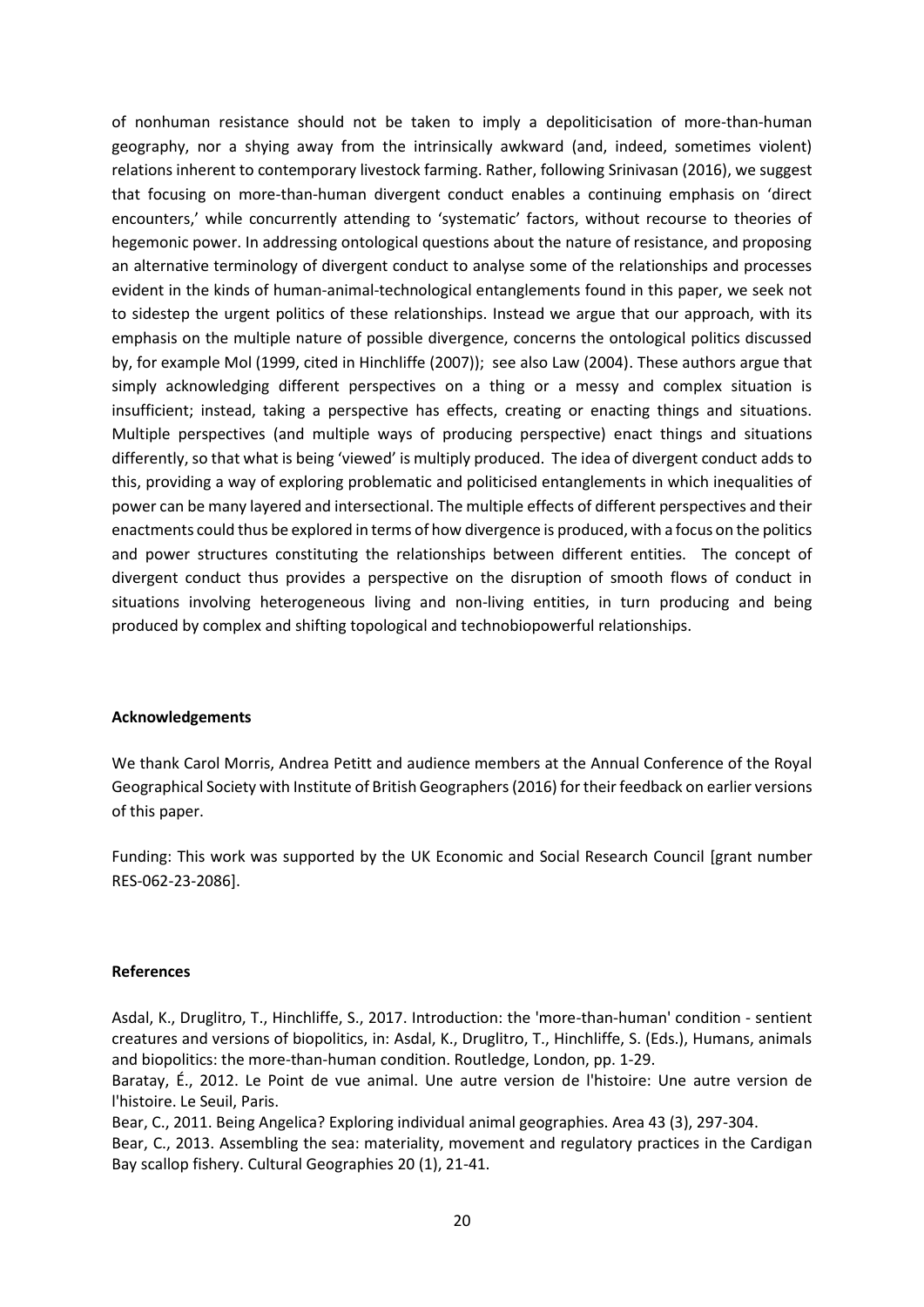Bear, C., 2014. Governance of the seas: A more-than-human perspective on the Cardigan Bay scallop fishery, in: Anderson, J.M., Peters, K. (Eds.), Waterworlds: Human Geographies of the Oceans. Ashgate, Farnham, pp. 147-162.

Bear, C., Holloway, L., 2015. Country Life: Agricultural Technologies and the Emergence of New Rural Subjectivities. Geography Compass 9 (6), 303-315.

Bear, C., Holloway, L., 2018. Redistributing labour in automated milking systems and the More-Than-Human (Co)production of dairy farming, in: Marsden, T. (Ed.), The SAGE Handbook of Nature. Sage, London, pp. 831-847.

Bear, C., Wilkinson, K., Holloway, L., 2017. Visualizing Human-Animal-Technology Relations. Society and Animals 25 (3), 225-256.

Best, S., 2014. The Politics of Total Liberation: revolution for the 21st century. Palgrave MacMillan, New York.

Birke, L., 2012. Animal Bodies in the Production of Scientific Knowledge: Modelling Medicine. Body and Society 18 (3-4), 156-178.

Brown, K., Dilley, R., 2012. Ways of knowing for 'response‐ability'in more‐than‐human encounters: the role of anticipatory knowledges in outdoor access with dogs. Area 44 (1), 37-45.

Buller, H., 2014. Animal geographies I. Progress in Human Geography 38 (2), 308-318.

Burton, R.J., Peoples, S., Cooper, M.H., 2012. Building 'cowshed cultures': A cultural perspective on the promotion of stockmanship and animal welfare on dairy farms. Journal of Rural Studies 28 (2), 174-187.

Butler, D., Holloway, L., 2016. Technology and restructuring the social field of dairy farming: Hybrid capitals,'stockmanship'and automatic milking systems. Sociologia Ruralis 56 (4), 513-530.

Butler, D., Holloway, L., Bear, C., 2012. The impact of technological change in dairy farming: robotic milking systems and the changing role of the stockperson. Journal of the Royal Agricultural Society of England 173, 1-6.

Carter, B., Charles, N., 2013. Animals, agency and resistance. Journal for the Theory of Social Behaviour 43 (3), 322-340.

Collard, R.-C., 2012. Cougar-human entanglements and the biopolitical un/making of safe space. Environment and Planning D 30 (1), 23-42.

Convery, I., Bailey, C., Mort, M., Baxter, J., 2005. Death in the wrong place? Emotional geographies of the UK 2001 foot and mouth disease epidemic. Journal of Rural Studies 21 (1), 99-109.

Coppin, D., 2003. Foucauldian hog futures. The Sociological Quarterly 44 (4), 597-616.

Cresswell, T., 1992. In Place/Out of Place: Geography, Ideology and Transgression, Department of Geography. University of Wisconsin-Madison, Madison, WI.

Delaval, 2011. Freedom to choose: DeLaval voluntary milking system VMS [online]. Available at http://www.delaval.co.uk/ImageVaultFiles/id\_1265/cf\_5/VMS\_Premium\_2011.pdf (accessed 15 October 2015).

DeLaval, 2014. DeLaval VMS: a higher level of automatic milking. DeLaval, Vernon Hills.

Deleuze, G., 1988. Foucault. Continuum, London.

Despret, V., 2013. From secret agents to interagency. History and Theory 52 (4), 29-44.

Driessen, C., Heutinck, L.F., 2015. Cows desiring to be milked? Milking robots and the co-evolution of ethics and technology on Dutch dairy farms. Agriculture and Human Values 32 (1), 3-20.

Ellis, C., 2014. Boundary labor and the production of emotionless commodities: The case of beef production. The Sociological Quarterly 55 (1), 92-118.

Foucault, M., 2007. Security, territory, population. Lectures at the the Collège de France 1977-1978. Palgrave Macmillan, Basingstoke.

Fullwood, 2014. Fullwood Merlin - the automated milking system for today's farmer [online]. Available at http://www.fullwood.com/files/downloads/Merlin\_FINAL.pdf (accessed 15 October 2015).

Garlick, B., 2015. Not all dogs go to heaven, some go to Battersea: sharing suffering and the 'Brown Dog affair'. Social and Cultural Geography 16 (7), 798-820.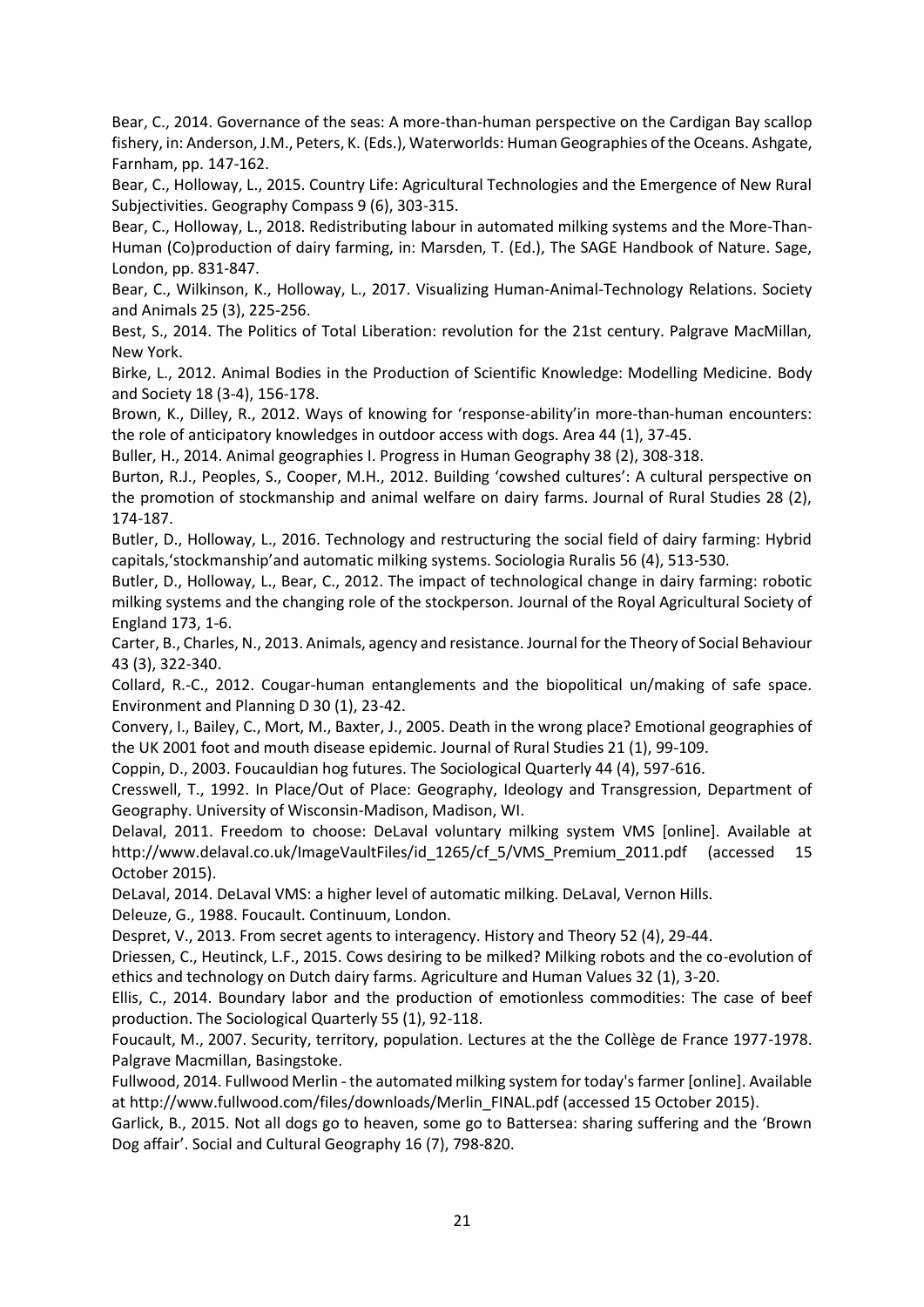Gillespie, K., 2016. Animals resistance and the improprieties of live property, in: Braverman, I. (Ed.), Animals, Biopolitics, Law: Lively Legalities. Routledge.

Ginn, F., Beisel, U., Barua, M., 2014. Flourishing with awkward creatures: Togetherness, vulnerability, killing. Environmental Humanities 4 (1), 113-123.

Griffin, C.J., 2012. Animal maiming, intimacy and the politics of shared life: the bestial and the beastly in eighteenth-and early nineteenth-century England. Transactions of the Institute of British Geographers 37 (2), 301-316.

Gröling, J., 2014. Studying perpetrators of socially-sanctioned violence against animals through the I/eye of the CAS scholar, in: Taylor, N., Twine, R. (Eds.), The Rise of Critical Animal Studies. Routledge, London, pp. 108-130.

Gullo, A., Lassiter, U., Wolch, J., 1998. The cougar's tale, in: Wolch, J., Emel, J. (Eds.), Animal geographies: place, politics and identity in the nature-culture borderlands. Verso, London, pp. 139- 161.

Gygax, L., Neisen, G., Wechsler, B., 2010. Socio‐Spatial Relationships in Dairy Cows. Ethology 116 (1), 10-23.

Haraway, D.J., 1991. Simians, Cyborgs and Women: the Reinvention of Nature. Free Association, London.

Haraway, D.J., 1997. Modest Witness@Second Millennium. FemaleMan(C) Meets OncoMouse™. Routledge, New York.

Haraway, D.J., 2008. When species meet. University of Minnesota Press, London.

Haraway, D.J., 2016. Staying with the trouble: Making kin in the Chthulucene. Duke University Press. Heyden, T., 2015. The cows that queue up to milk themselves [online]. Available at

http://www.bbc.co.uk/news/magazine-32610257 (accessed 14 October 2015).

Hinchliffe, S., 2007. Geographies of nature: societies, environments, ecologies. Sage, London.

Hinchliffe, S., Bingham, N., Allen, J., Carter, S., 2017. Pathological Lives: Disease, Space and Biopolitics. John Wiley and Sons.

Hobson, K., 2007. Political animals? On animals as subjects in an enlarged political geography. Political Geography 26 (3), 250-267.

Holloway, L., 2007. Subjecting cows to robots: farming technologies and the making of animal subjects. Environment and Planning D 25 (6), 1041-1060.

Holloway, L., Bear, C., 2017. Bovine and human becomings in histories of dairy technologies: robotic milking systems and remaking animal and human subjectivity. BJHS Themes 2, 215-234.

Holloway, L., Bear, C., Wilkinson, K., 2014a. Re-capturing bovine life: Robot–cow relationships, freedom and control in dairy farming. Journal of Rural Studies 33, 131-140.

Holloway, L., Bear, C., Wilkinson, K., 2014b. Robotic milking technologies and renegotiating situated ethical relationships on UK dairy farms. Agriculture and Human Values 31 (2), 185-199.

Holloway, L., Morris, C., 2012. Contesting genetic knowledge-practices in livestock breeding: biopower, biosocial collectivities, and heterogeneous resistances. Environment and Planning D 30 (1), 60.

Holloway, L., Morris, C., Gilna, B., Gibbs, D., 2009. Biopower, genetics and livestock breeding:(re) constituting animal populations and heterogeneous biosocial collectivities. Transactions of the Institute of British Geographers 34 (3), 394-407.

Hribal, J., 2011. Fear of the animal planet: The hidden history of animal resistance. AK Press, Oakland. Hribal, J.C., 2007. Animals, agency, and class: Writing the history of animals from below. Human Ecology Review, 101-112.

Ingold, T., 2008. Bindings against boundaries: entanglements of life in an open world. Environment and Planning A 40 (8), 1796-1810.

Jacobs, J., Siegford, J., 2012. Lactating dairy cows adapt quickly to being milked by an automatic milking system. Journal of Dairy Science 95 (3), 1575-1584.

Latour, B., 2000. When Things Strike Back: a Possible Contribution of 'science Studies' to the Social Sciences. British Journal of Sociology 51 (1), 107-123.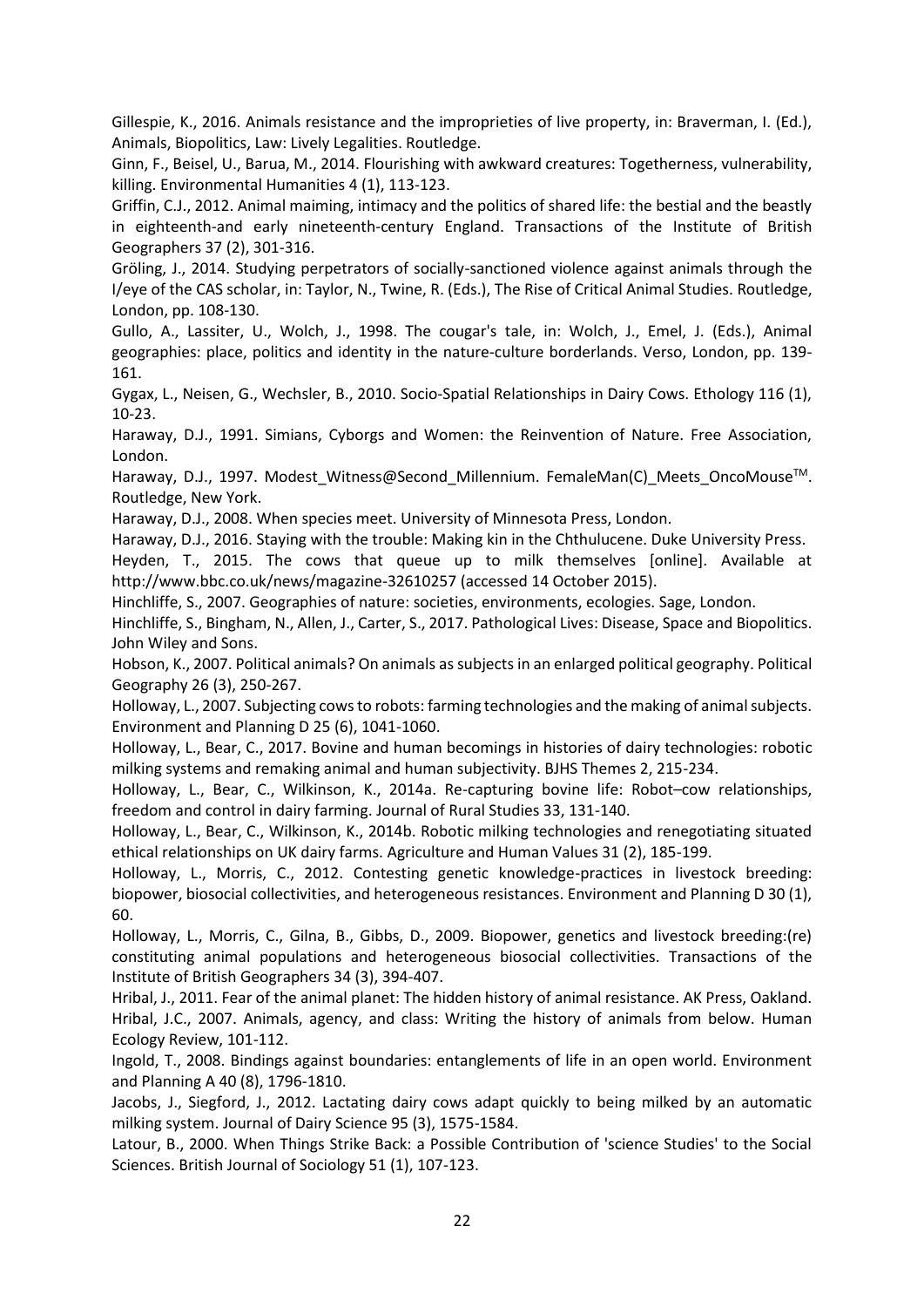Latour, B., 2013. An inquiry into modes of existence. Harvard University Press.

Law, J., 1999. After ANT: complexity, naming and topology, in: Law, J., Hassard, J. (Eds.), Actor network theory and after. Blackwell, Oxford, pp. 1-14.

Law, J., 2004. After method: mess in social science. Routledge, London.

Leap, B., 2014. Collective troubles: Transforming neoliberalism through interactions with nonhumans. Geoforum 56, 182-191.

Lely, 2012. Lely Astronaut robotic milking system: the natural way of milking. Lely, Maassluis.

Lely, 2013. Lely Astronaut robotic milking system. Lely, Maassluis.

Lely, 2017. Concept of robotic milking [online]. Available at https://www.lely.com/gb/farminginsights/robotic-milking-concept/ (accessed 30 May 2018).

Lely, Date unknown. Lely dairy equipment: barn, milk and feeding solutions. Lely, Maassluis.

Lulka, D., 2004. Stabilizing the herd: fixing the identity of nonhumans. Environment and Planning D 22 (3), 439-463.

Marston, S.A., 2000. The Social Construction of Scale. Progress in Human Geography 24 (2), 219-242.

Mol, A., 1999. Ontological politics: a word and some questions, in: Law, J., Hassard, J. (Eds.), Actornetwork theory and after. Blackwell/Sociological Review, Oxford and Keele.

Mol, A., Law, J., 2002. Complexities: an introduction, in: Law, J., Mol, A. (Eds.), Complexities: social studies of knowledge practices. Duke University Press, Durham, pp. 1-22.

Morin, K.M., 2015. Wildspace: the cage, the supermax, and the zoo, in: Gillespie, K., Collard, R.-C. (Eds.), Critical animal geographies: politics, intersections, and hierarchies in a multispecies world. Routledge, London, pp. 73-92.

Murdoch, J., 2006. Post-structuralist geography: a guide to relational space. Sage, London.

Nading, A.M., 2014. Mosquito trails: Ecology, health, and the politics of entanglement. University of California Press, Oakland.

Neo, H., Ngiam, J., 2014. Contesting captive cetaceans:(il) legal spaces and the nature of dolphins in urban Singapore. Social and Cultural Geography 15 (3), 235-254.

O'Doherty, D.P., 2016. Feline politics in organization: The nine lives of Olly the cat. Organization 23 (3), 407-433.

Ogden, L.A., 2011. Swamplife: People, gators and mangroves entangled in the Everglades. University of Minnesota Press, Minneapolis.

Oudshoorn, N., Pinch, T., 2003. Introduction: how users and non-users matter, in: Oudshoorn, N., Pinch, T. (Eds.), How Users Matter: The Co-Construction of Users and Technology. MIT Press, Cambridge, MA, pp. 1-25.

Palmer, C., 2001. "Taming the Wild Profusion of Existing Things"?: A Study of Foucault, Power, and Human/Animal Relationships. Environmental Ethics 23 (4), 339-358.

Palmer, C., 2003. Colonization, urbanization, and animals. Philosophy and Geography 6 (1), 47-58.

Pearson, C., 2015a. Beyond 'resistance': rethinking nonhuman agency for a 'more-than-human'world. European Review of History 22 (5), 709-725.

Pearson, C., 2015b. Beyond 'resistance': rethinking nonhuman agency for a 'more-than-human'world. European Review of History: Revue européenne d'histoire 22 (5), 709-725.

Pearson, C., 2017. History and Animal Agencies. The Oxford Handbook of Animal Studies, 240-257.

Philo, C., 1995. Animals, Geography, and the City: Notes on Inclusions and Exclusions. Environment and Planning D 13 (6), 655-681.

Philo, C., Wilbert, C., 2000. Animal spaces, beastly places: an introduction, in: Philo, C., Wilbert, C. (Eds.), Animal Spaces, Beastly Places: New Geographies of Human-Animal Relations. Routledge, London, pp. 1-34.

Pini, B., 2005. Farm women: Driving tractors and negotiating gender. International journal of sociology of agriculture and food 13 (1), 1-18.

Porcher, J., Schmitt, T., 2012. Dairy Cows: Workers in the Shadows? Society and Animals 20 (1), 39-60. Rabinow, P., 1999. Artificiality and enlightenment: from sociobiology to biosociality, in: Biagioli, M. (Ed.), The science studies reader. Routledge, London, pp. 407-416.